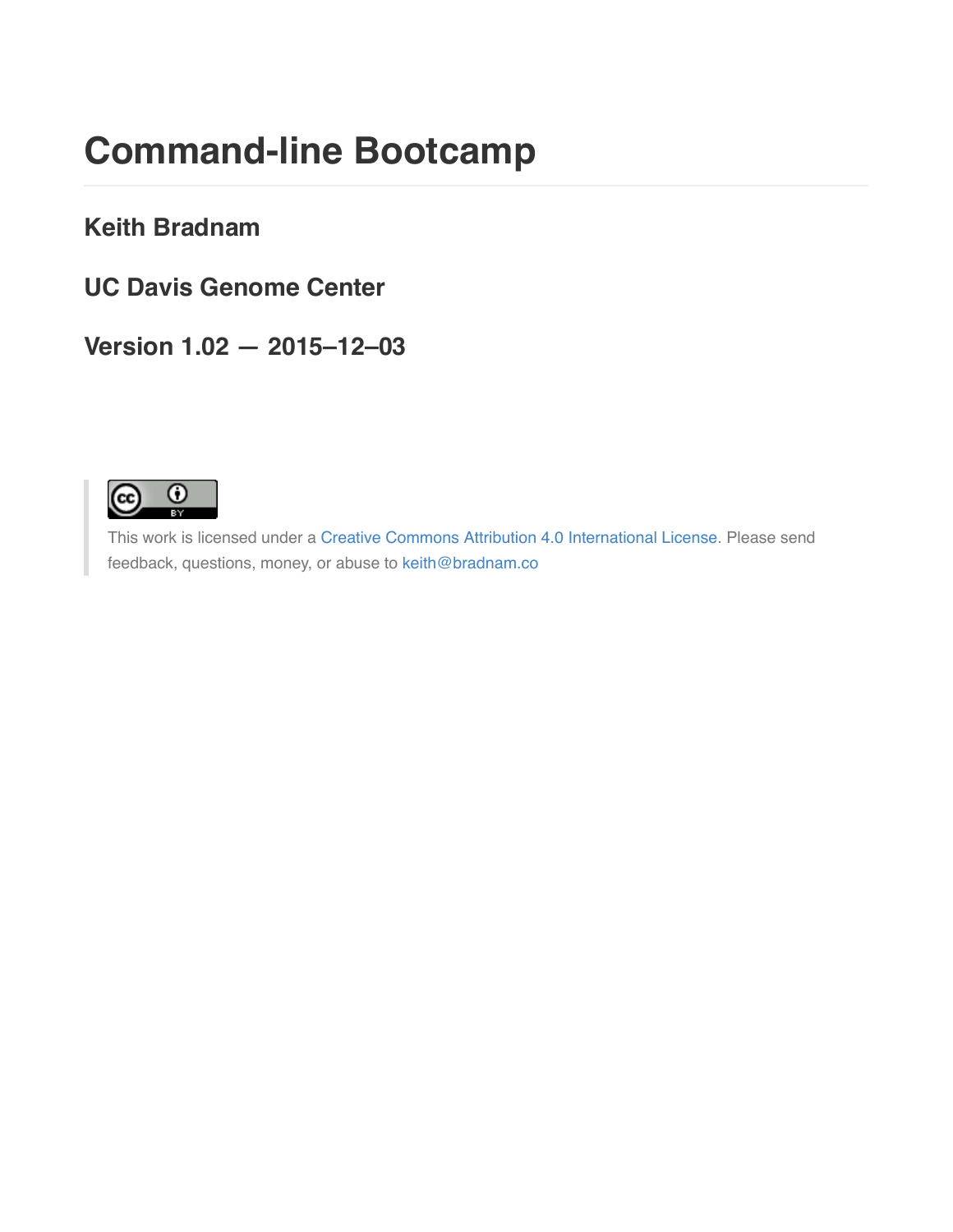## **Introduction**

This 'bootcamp' is intended to provide the reader with a basic overview of essential Unix/Linux commands that will allow them to navigate a file system and move, copy, edit files. It will also introduce a brief overview of some 'power' commands in Unix. It was orginally developed as part of a [Bioinformatics Core](http://bioinformatics.ucdavis.edu/) Workshop taught at UC Davis ([Using the Linux Command-Line for Analysis of High Throughput Sequence Data\)](http://training.bioinformatics.ucdavis.edu/docs/2015/06/june-2015-workshop/index.html).

## **Why Unix?**

The [Unix operating system](http://en.wikipedia.org/wiki/Unix) has been around since 1969. Back then there was no such thing as a graphical user interface. You typed everything. It may seem archaic to use a keyboard to issue commands today, but it's much easier to automate keyboard tasks than mouse tasks. There are several variants of Unix (including [Linux\)](http://en.wikipedia.org/wiki/Linux), though the differences do not matter much for most basic functions.

Increasingly, the raw output of biological research exists as *in silico* data, usually in the form of large text files. Unix is particularly suited to working with such files and has several powerful (and flexible) commands that can process your data for you. The real strength of learning Unix is that most of these commands can be combined in an almost unlimited fashion. So if you can learn just five Unix commands, you will be able to do a lot more than just five things.

## **Typeset Conventions**

Command-line examples that you are meant to type into a terminal window will be shown indented in a constant-width font, e.g.

```
ls -lrh
```
Sometimes the accompanying text will include a reference to a Unix command. Any such text will also be in a constant-width, boxed font. E.g.

Type the pwd command again.

From time to time this documentation will contain [web links](http://en.wikipedia.org/wiki/Hyperlink) to pages that will help you find out more about certain Unix commands. Usually, the *first* mention of a command or function will be a hyperlink to Wikipedia. Important or critical points will be styled like so:

*This is an important point!*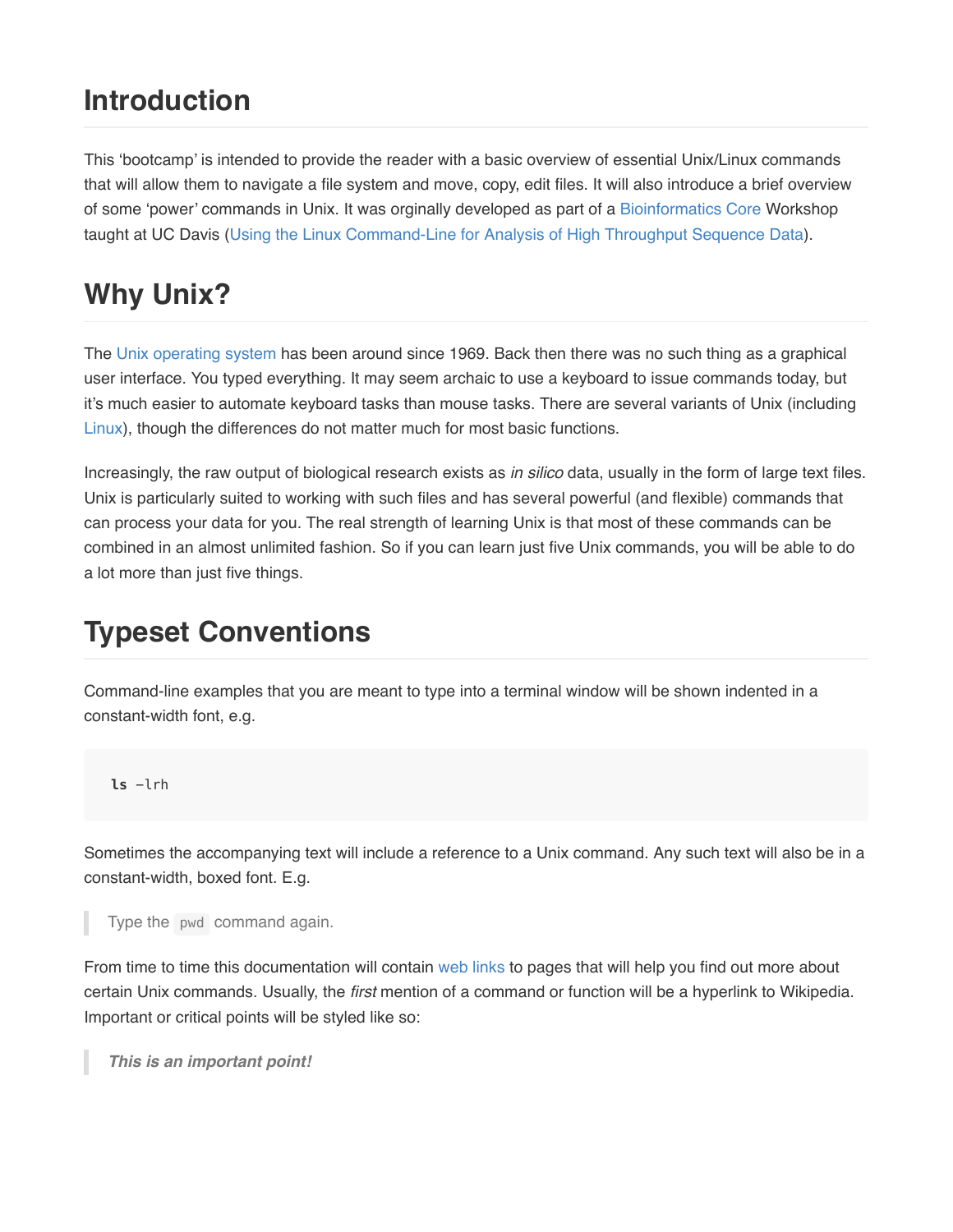## **Assumptions**

The lessons from this point onwards will assume very little apart from the following:

- 1. You have access to a Unix/Linux system
- 2. You know how to launch a terminal program on that system
- 3. You have a home directory where you can create/edit new files

In the following documentation, we will also assume that the logged in user has a username 'ubuntu' and the home directory is located at /home/ubuntu .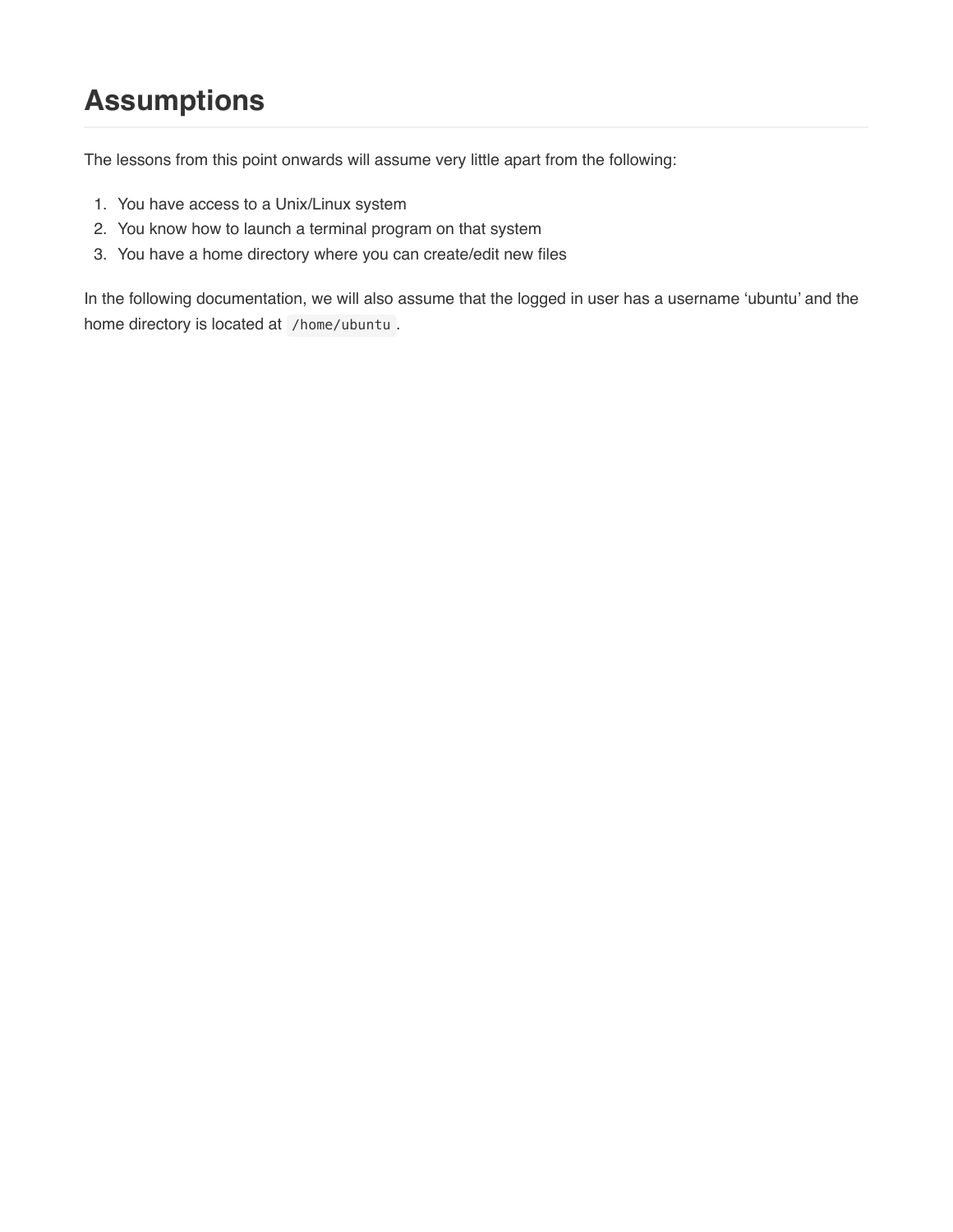## **1. The Terminal**

A *terminal* is the common name for the program that does two main things. It allows you to type input to the computer (i.e. run programs, move/view files etc.) and it allows you to see output from those programs. All Unix machines will have a terminal program available.

Open the terminal application. You should now see something that looks like the following:



Terminal application

There will be many situations where it will be useful to have multiple terminals open and it will be a matter of preference as to whether you want to have multiple windows, or one window with multiple tabs (there are typically keyboard shortcuts for switching between windows, or moving between tabs).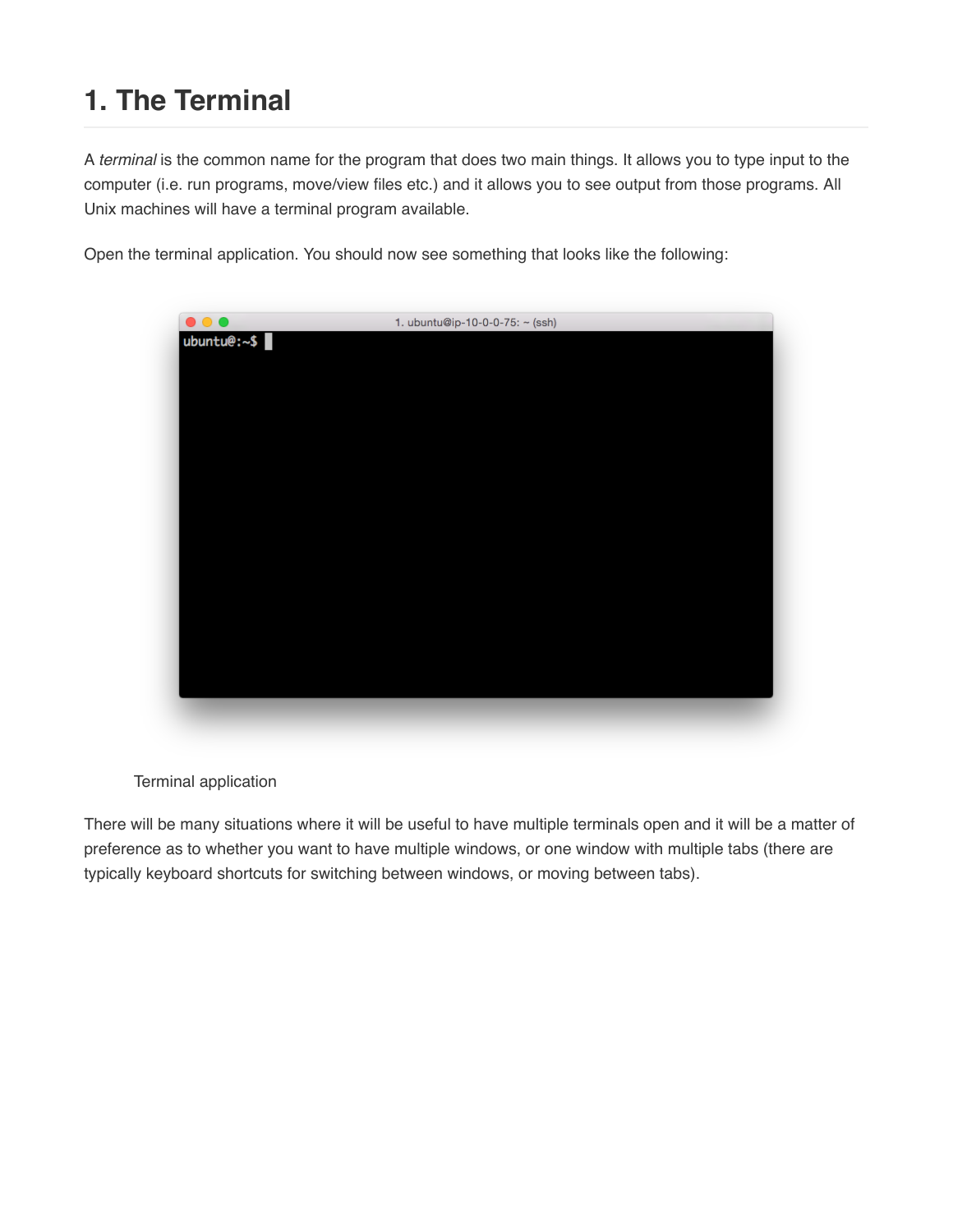### **2. Your first Unix command**

It's important to note that you will always be *inside* a single directory when using the terminal. The default behavior is that when you open a new terminal you start in your own *home* directory (containing files and directories that only you can modify). To see what files and directories are in our home directory, we need to use the [ls](http://en.wikipedia.org/wiki/Ls) command. This command lists the contents of a directory. If we run the ls command we should see something like:

ubuntu@:~\$ ls command\_line\_course linux\_bootcamp ubuntu@:~\$

There are four things that you should note here:

- 1. You will probably see different output to what is shown here, it depends on your computer setup. Don't worry about that for now.
- 2. The ubuntu@: $\sim$ \$ text that you see is the Unix [command prompt.](http://en.wikipedia.org/wiki/Command_line_interface) In this case, it contains a user name ('ubuntu') and the name of the current directory  $(\sim)$ , more on that later). Note that the command prompt might not look the same on different Unix systems. In this case, the  $\frac{1}{2}$  sign marks the end of the prompt.
- 3. The output of the ls command lists two things. In this case, they are both directories, but they could also be files. We'll learn how to tell them apart later on. These directories were created as part of a specific course that used this bootcamp material. You will therefore probably see something very different on your own computer.
- 4. After the ls command finishes it produces a new command prompt, ready for you to type your next command.

The ls command is used to list the contents of *any* directory, not necessarily the one that you are currently in. Try the following:

```
ubuntu@:~$ ls /data
bioinfo.course.data command_line_course galaxy lost+found refs
ubuntu@:~$ ls /etc/perl
CPAN Net XML
```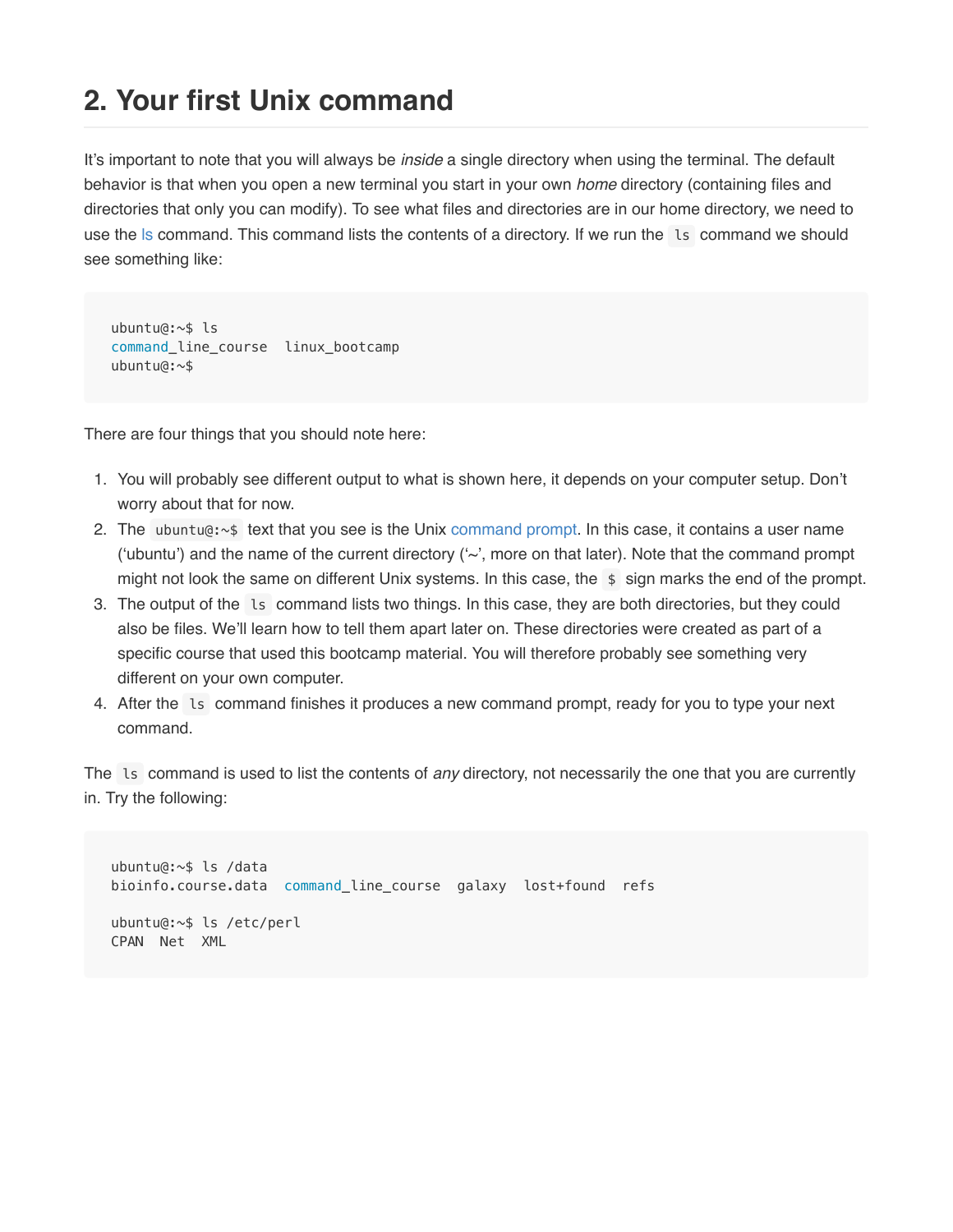### **3: The Unix tree**

Looking at directories from within a Unix terminal can often seem confusing. But bear in mind that these directories are exactly the same type of folders that you can see if you use any graphical file browser. From the *root* level ( / ) there are usually a dozen or so directories. You can treat the root directory like any other, e.g. you can list its contents:

ubuntu@:~\$ ls / bin dev initrd.img lib64 mnt root software tmp vmlinuz boot etc initrd.img.old lost+found opt run srv usr vmlinuz.old data home lib media proc sbin sys var

You might notice some of these names appearing in different colors. Many Unix systems will display files and directories differently by default. Other colors may be used for special types of files. When you log in to a computer you are working with your files in your home directory, and this is often inside a directory called 'users' or 'home'.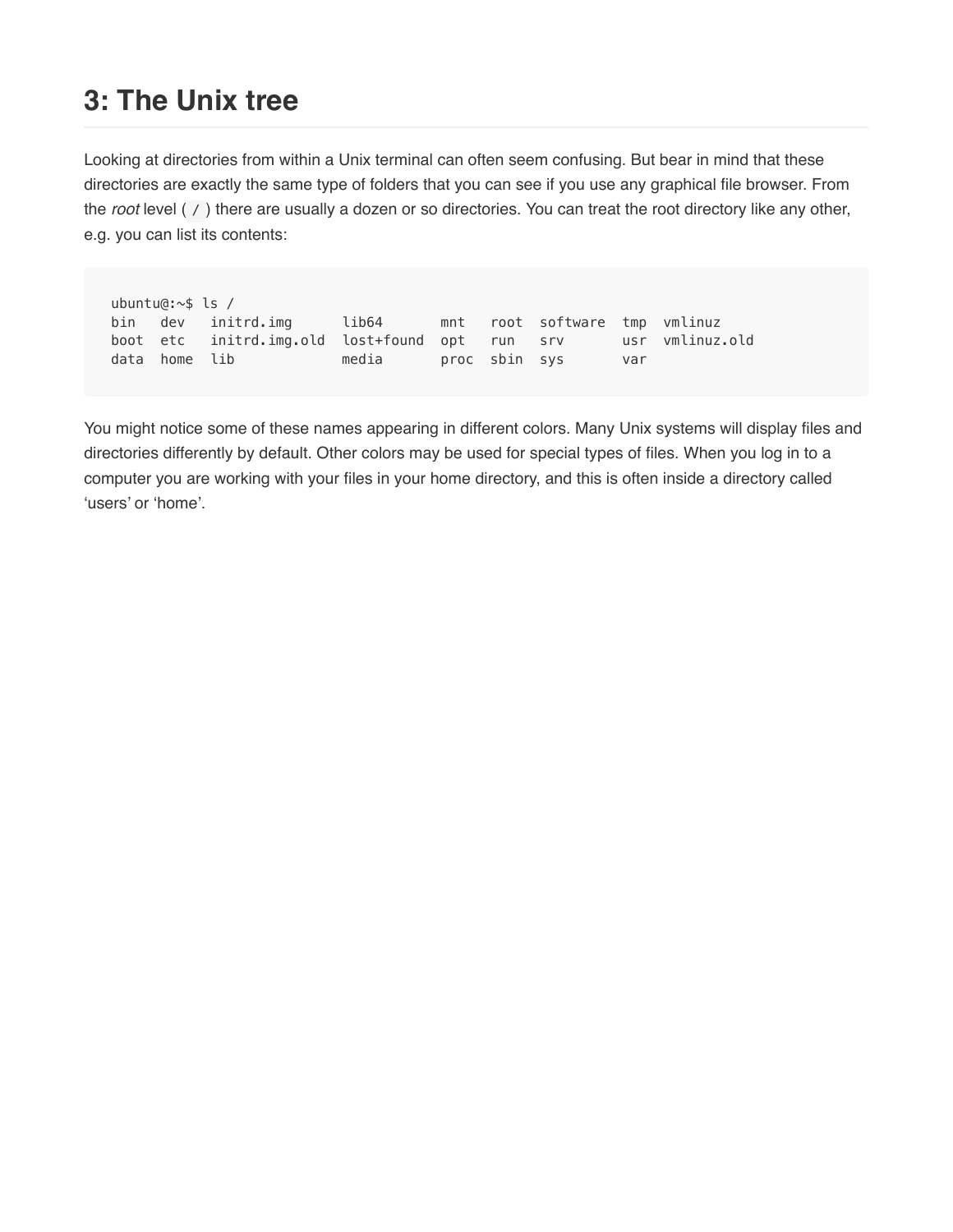### **4: Finding out where you are**

There may be many hundreds of directories on any Unix machine, so how do you know which one you are in? The command [pwd](http://en.wikipedia.org/wiki/Pwd) will Print the [Working Directory](http://en.wikipedia.org/wiki/Working_directory) and that's pretty much all this command does:

ubuntu@:~\$ pwd /home/ubuntu

When you log in to a Unix computer, you are typically placed into your *home* directory. In this example, after we log in, we are placed in a directory called 'ubuntu' which itself is a *subdirectory* of another directory called 'home'. Conversely, 'users' is the *parent* directory of 'clmuser'. The first forward slash that appears in a list of directory names always refers to the top level directory of the file system (known as the [root directory\)](http://en.wikipedia.org/wiki/Root_directory). The remaining forward slash (between 'home' and 'ubuntu') delimits the various parts of the directory hierarchy. If you ever get 'lost' in Unix, remember the pwd command.

As you learn Unix you will frequently type commands that don't seem to work. Most of the time this will be because you are in the wrong directory, so it's a really good habit to get used to running the pwd command a lot.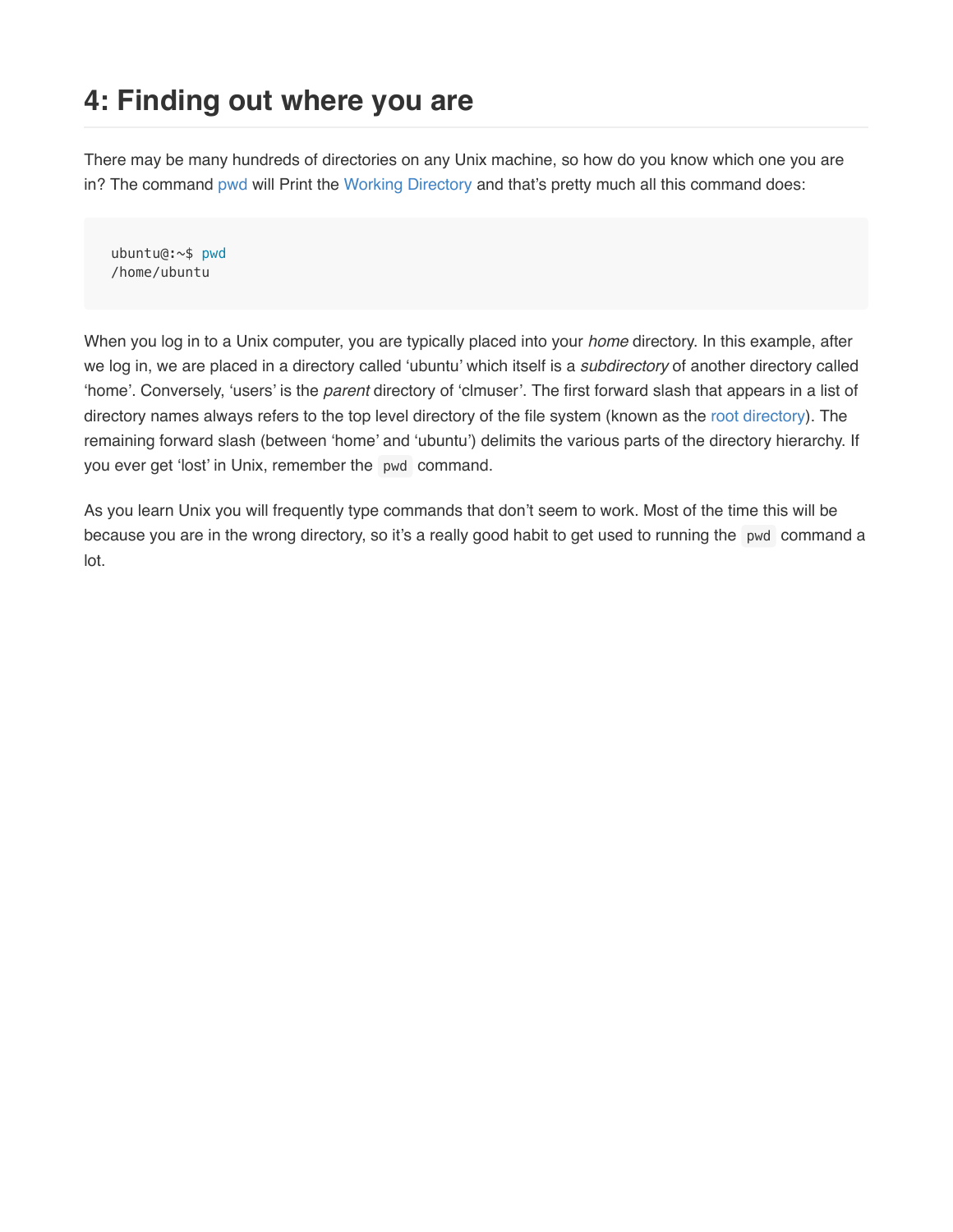## **5: Making new directories**

If we want to make a new directory (e.g. to store some work related data), we can use the [mkdir](http://en.wikipedia.org/wiki/Tilde#Directories_and_URLs) command:

ubuntu@:~\$ mkdir Learning\_unix ubuntu@:~\$ ls command\_line\_course Learning\_unix linux\_bootcamp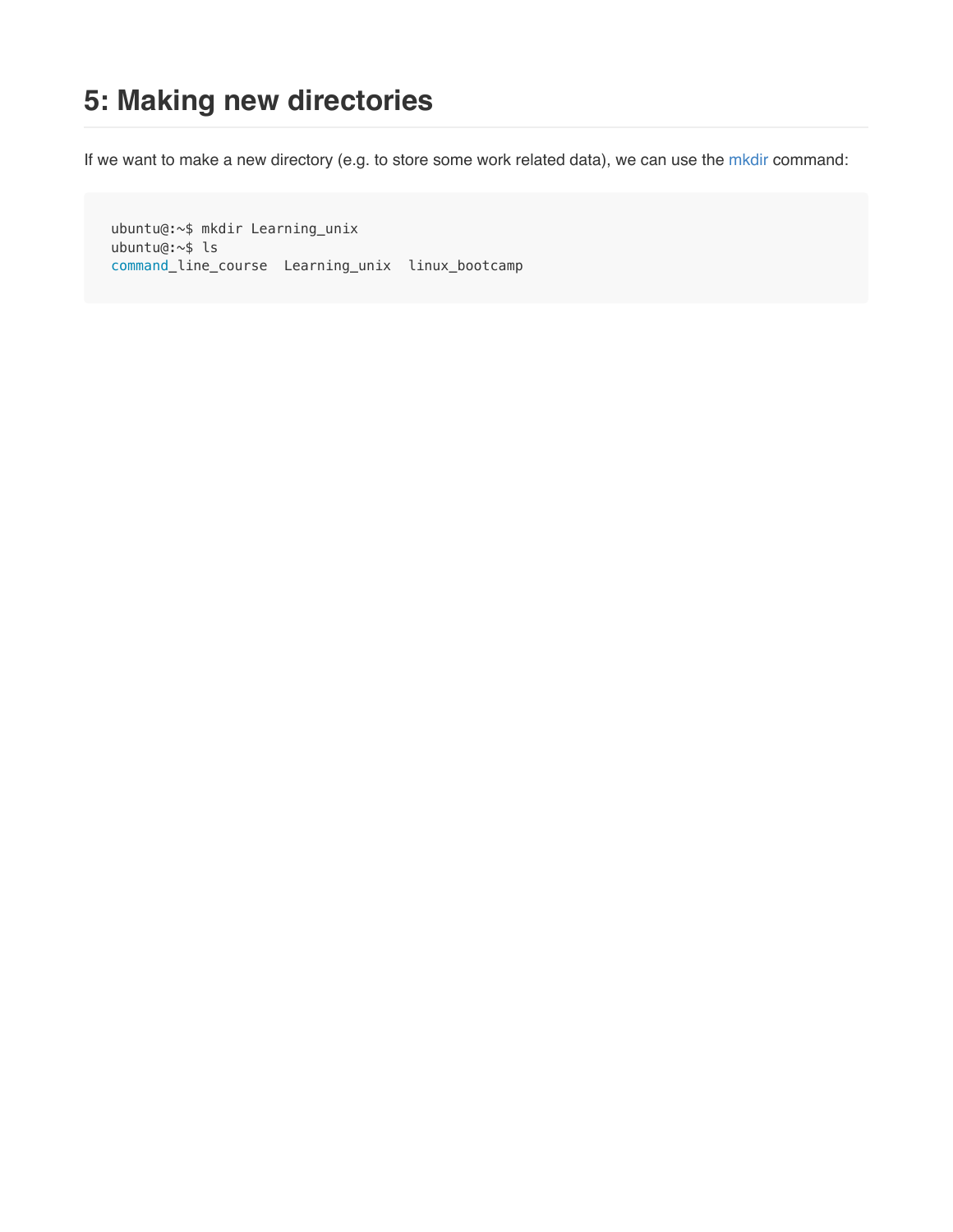### **6: Getting from 'A' to 'B'**

We are in the home directory on the computer but we want to to work in the new Learning unix directory. To change directories in Unix, we use the [cd](http://en.wikipedia.org/wiki/Cd_(command)) command:

cd Learning\_unix ubuntu@:~/Learning\_unix\$

Notice that — on this system — the command prompt has expanded to include our current directory. This doesn't happen by default on all Unix systems, but you should know that you can configure what information appears as part of the command prompt.

Let's make two new subdirectories and navigate into them:

ubuntu@:~/Learning\_unix\$ mkdir Outer\_directory ubuntu@:~/Learning unix\$ cd Outer directory ubuntu@:~/Learning unix/Outer directory\$ ubuntu@:~/Learning\_unix/Outer\_directory\$ mkdir Inner\_directory ubuntu@:~/Learning\_unix/Outer\_directory\$ cd Inner\_directory/

ubuntu@:~/Learning\_unix/Outer\_directory/Inner\_directory\$

Now our command prompt is getting quite long, but it reveals that we are three levels beneath the home directory. We created the two directories in separate steps, but it is possible to use the mkdir command in way to do this all in one step.

Like most Unix commands, mkdir supports *command-line options* which let you alter its behavior and functionality. Command-like options are — as the name suggests — optional arguments that are placed after the command name. They often take the form of single letters (following a dash). If we had used the  $-p$ option of the mkdir command we could have done this in one step. E.g.

mkdir -p Outer\_directory/Inner\_directory

*Note the spaces either side the -p !*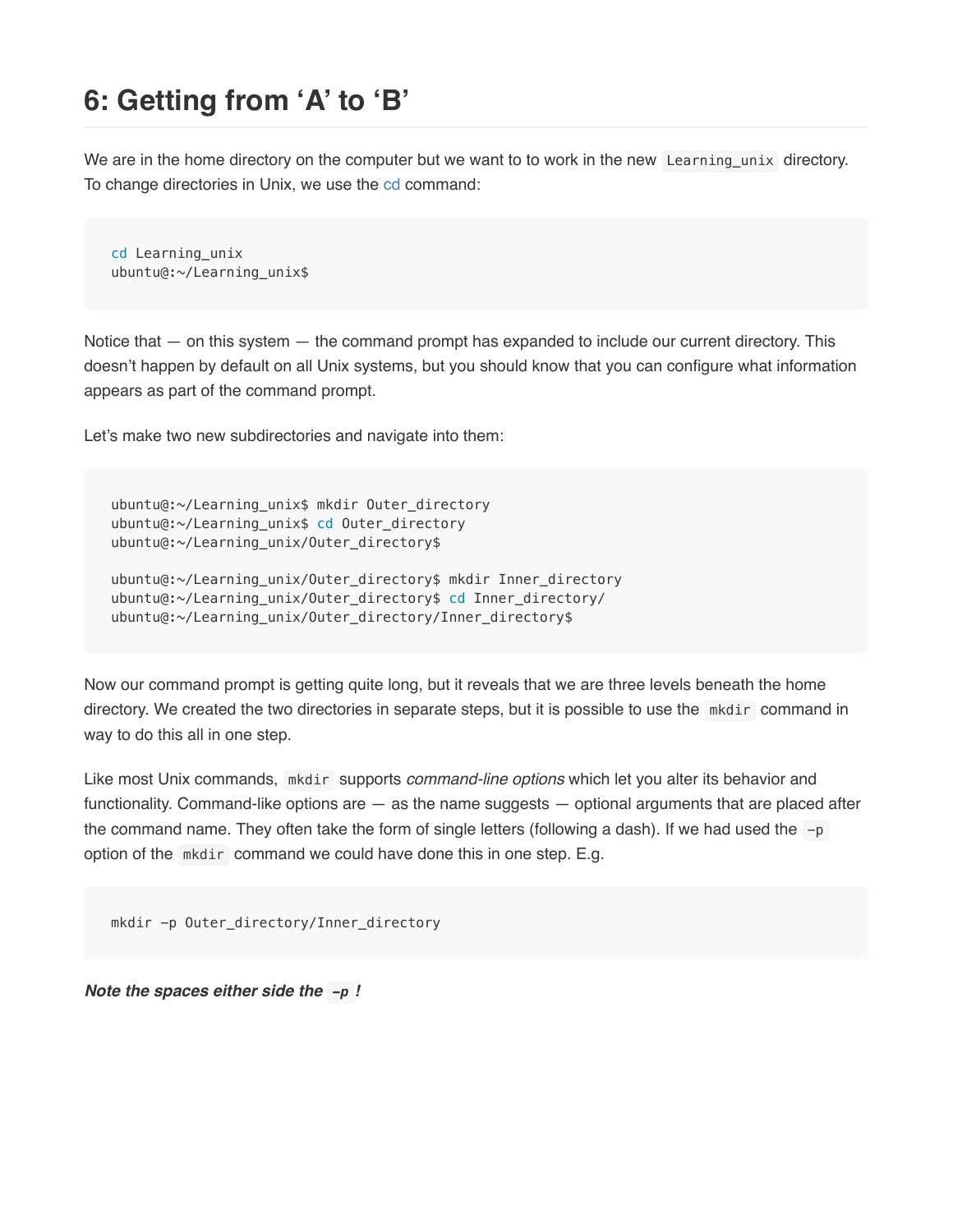### **7: The root directory**

Let's change directory to the root directory, and then into our home directory

```
ubuntu@:~/Learning_unix/Outer_directory/Inner_directory$ cd /
ubuntu@:/$ cd home
ubuntu@:/home$ cd ubuntu
ubuntu@:~$
```
In this case, we may as well have just changed directory in one go:

cd /home/ubuntu/

The leading / is incredibly important. The following two commands are very different:

cd /home/ubuntu/ cd home/ubuntu/

The first command says go the unbuntu directory that is beneath the home directory that is at the top level (the root) of the file system. There can only be one /home/ubuntu directory on any Unix system.

The second command says go to the unbuntu directory that is beneath the home directory that is located wherever I am right now. There can potentially be many home/ubuntu directories on a Unix system (though this is unlikely).

Learn and understand the difference between these two commands.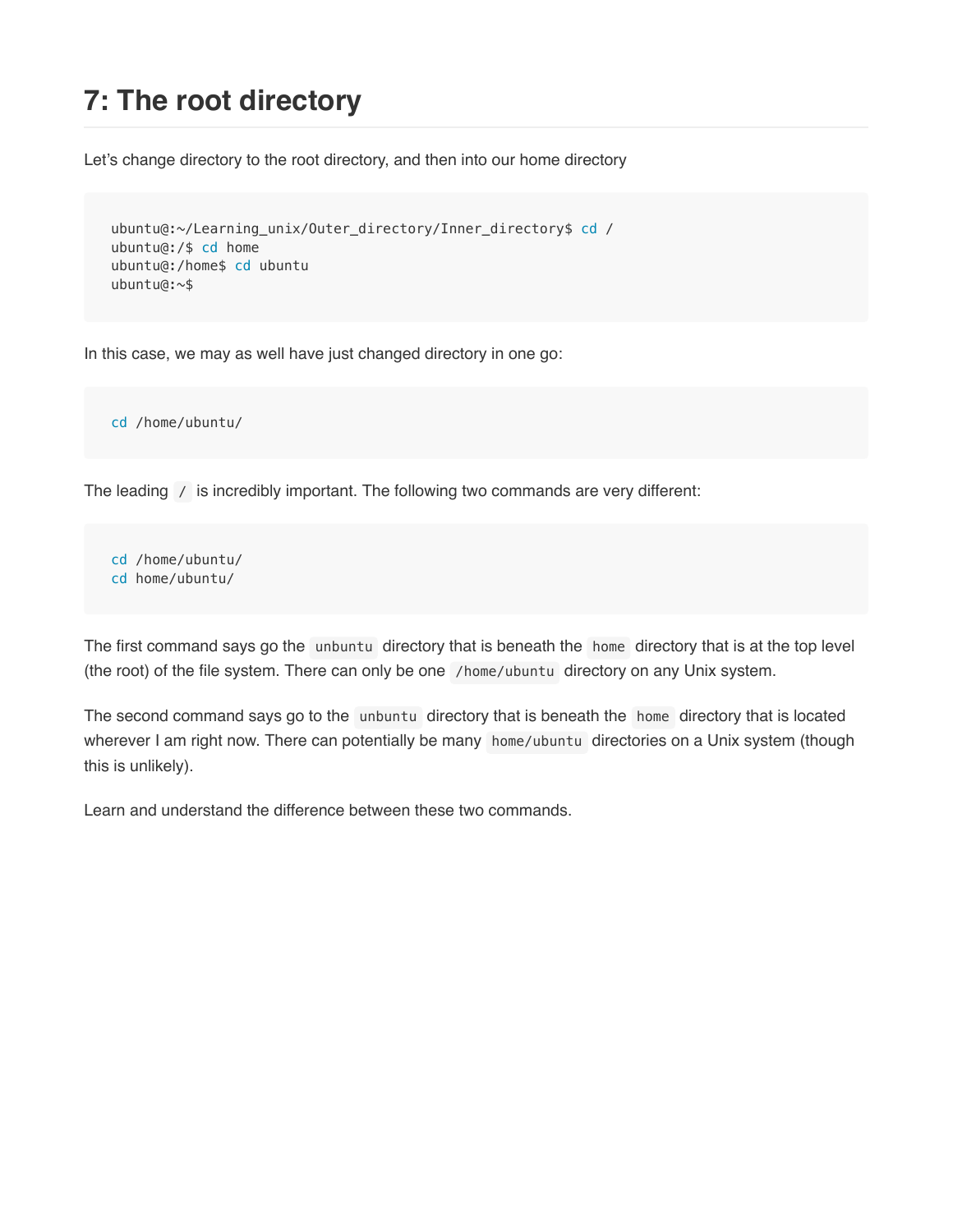### **8: Navigating upwards in the Unix filesystem**

Frequently, you will find that you want to go 'upwards' one level in the directory hierarchy. Two dots .. are used in Unix to refer to the *parent* directory of wherever you are. Every directory has a parent except the root level of the computer. Let's go into the Learning\_unix directory and then navigate up two levels:

```
ubuntu@:~$ cd Learning_unix/
ubuntu@:~/Learning_unix$ cd ..
ubuntu@:~$ cd ..
ubuntu@:/home$
```
What if you wanted to navigate up *two* levels in the file system in one go? It's very simple, just use two sets of the .. operator, separated by a forward slash:

cd ../..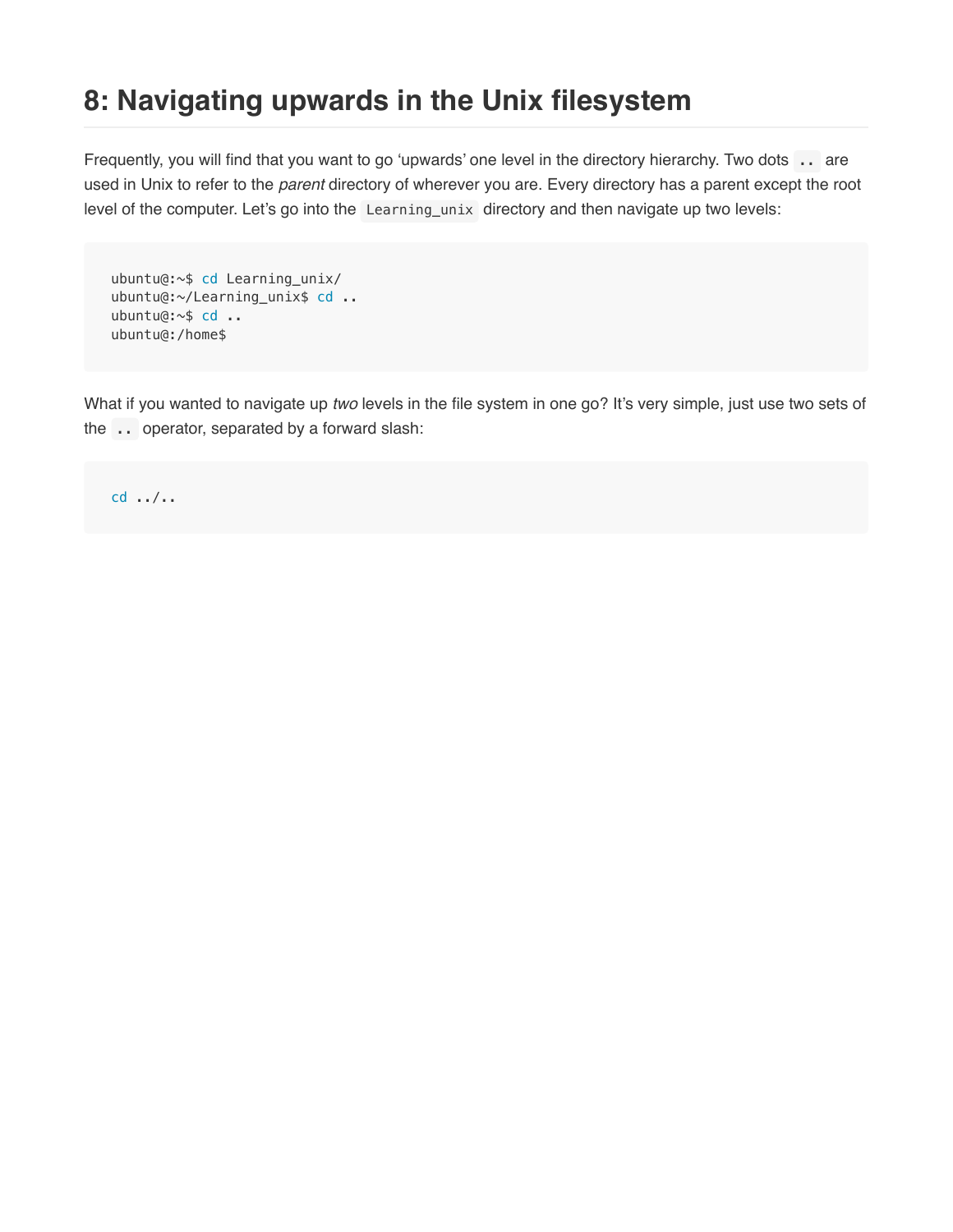### **9: Absolute and relative paths**

Using cd .. allows us to change directory *relative* to where we are now. You can also always change to a directory based on its *absolute* location. E.g. if you are working in the /home/ubuntu/Learning\_unix directory and you then want to change to the /tmp directory, then you could do either of the following:

\$ cd ../../../tmp

or…

\$ cd /tmp

They both achieve the same thing, but the 2nd example requires that you know about the full *path* from the root level of the computer to your directory of interest (the 'path' is an important concept in Unix). Sometimes it is quicker to change directories using the relative path, and other times it will be quicker to use the absolute path.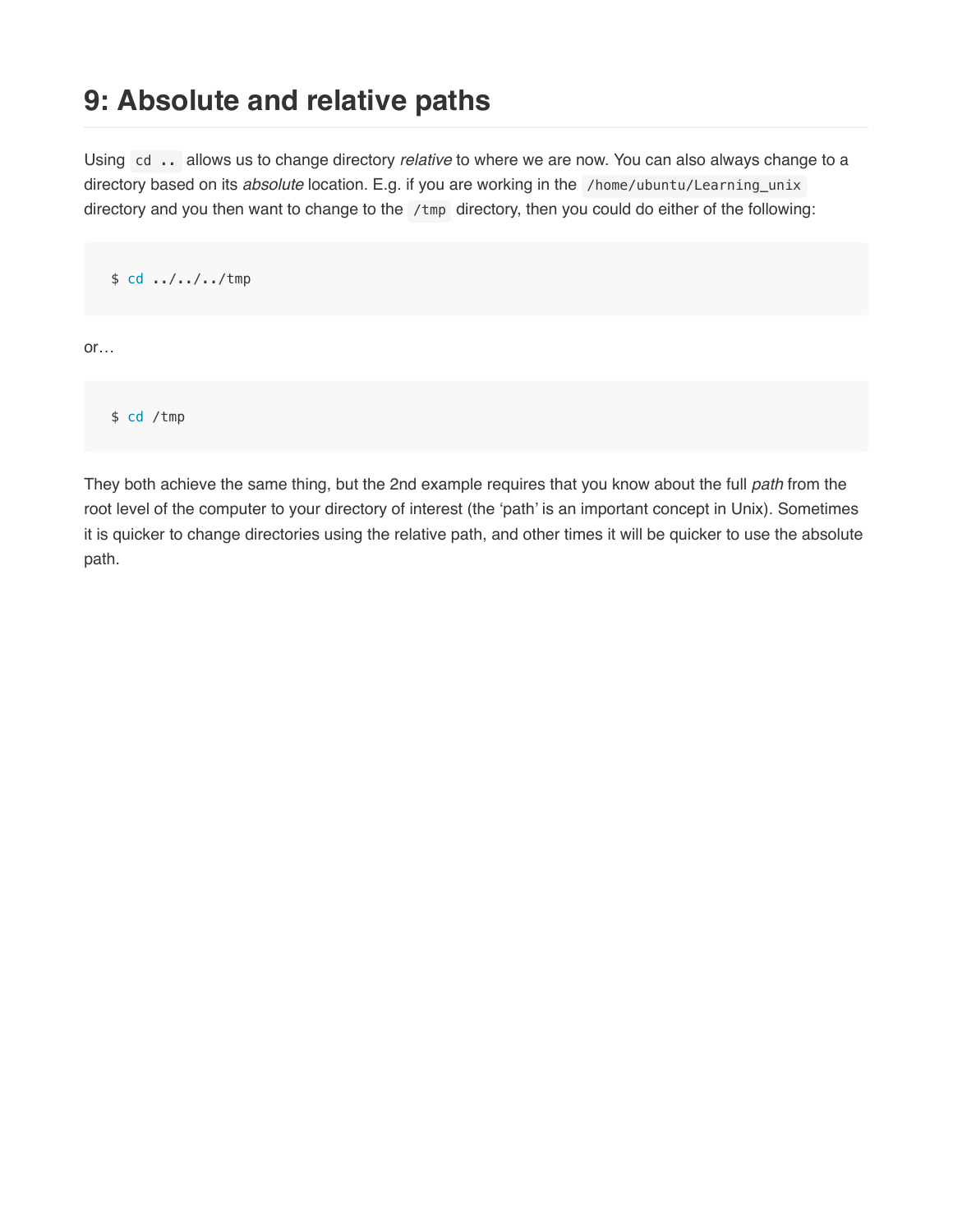### **10: Finding your way back home**

Remember that the command prompt shows you the name of the directory that you are currently in, and that when you are in your home directory it shows you a tilde character  $(\sim)$  instead? This is because Unix uses the tilde character as a short-hand way of [specifying a home directory.](http://en.wikipedia.org/wiki/Tilde#Directories_and_URLs)

See what happens when you try the following commands (use the pwd command after each one to confirm the results if necessary):

cd /  $cd \sim$ cd

Hopefully, you should find that cd and cd  $\sim$  do the same thing, i.e. they take you back to your home directory (from wherever you were). You will frequently want to jump straight back to your home directory, and typing cd is a very quick way to get there.

You can also use the  $\sim$  as a quick way of navigating into subdirectories of your home directory when your current directory is somewhere else. I.e. the quickest way of navigating from the root directory to your Learning\_unix directory is as follows:

```
ubuntu@:~$ cd /
ubuntu@:/$ cd ~/Learning_unix
```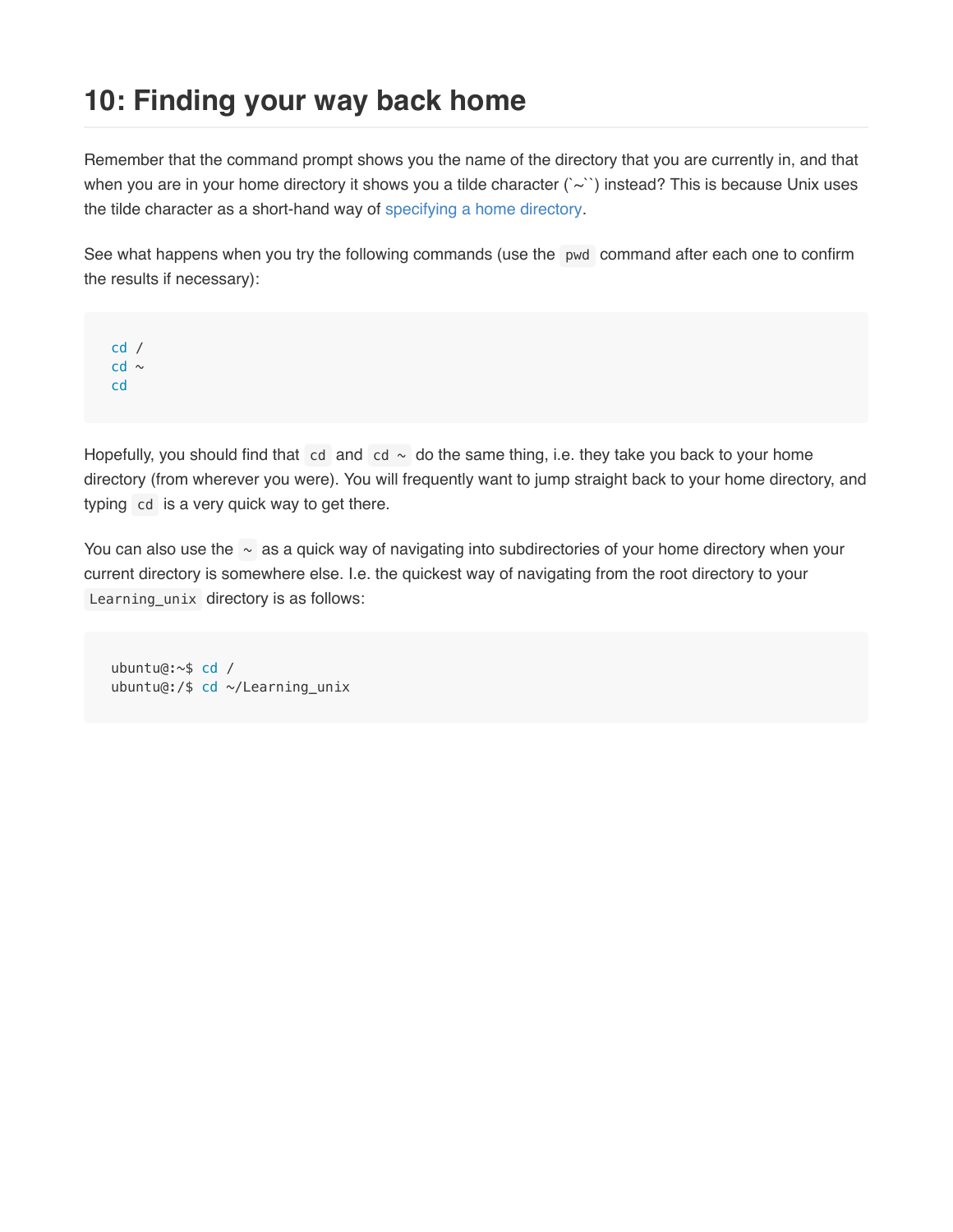### **11: Making the ls command more useful**

The .. operator that we saw earlier can also be used with the ls command, e.g. you can list directories that are 'above' you:

ubuntu@:~/Learning\_unix\$ cd ~/Learning\_unix/Outer\_directory/ ubuntu@:~/Learning\_unix/Outer\_directory\$ ls ../../ command\_line\_course Learning\_unix linux\_bootcamp

Time to learn another useful command-line option. If you add the letter 'l' to the ls command it will give you a longer output compared to the default:

ubuntu@:~/Learning\_unix\$ ls -l /home total 12 drwxr-xr-x 8 galaxy galaxy 4096 Apr 2 22:47 galaxy drwxr-xr-x 3 root root 4096 Mar 16 23:06 nate drwxr-xr-x 9 ubuntu ubuntu 4096 Jun 15 02:07 ubuntu

For each file or directory we now see more information (including file ownership and modification times). The 'd' at the start of each line indicates that these are directories. There are many, many different options for the ls command. Try out the following (against any directory of your choice) to see how the output changes.

ls -l ls -R ls -l -t -r ls -lh

Note that the last example combine multiple options but only use one dash. This is a very common way of specifying multiple command-line options. You may be wondering what some of these options are doing. It's time to learn about Unix documentation….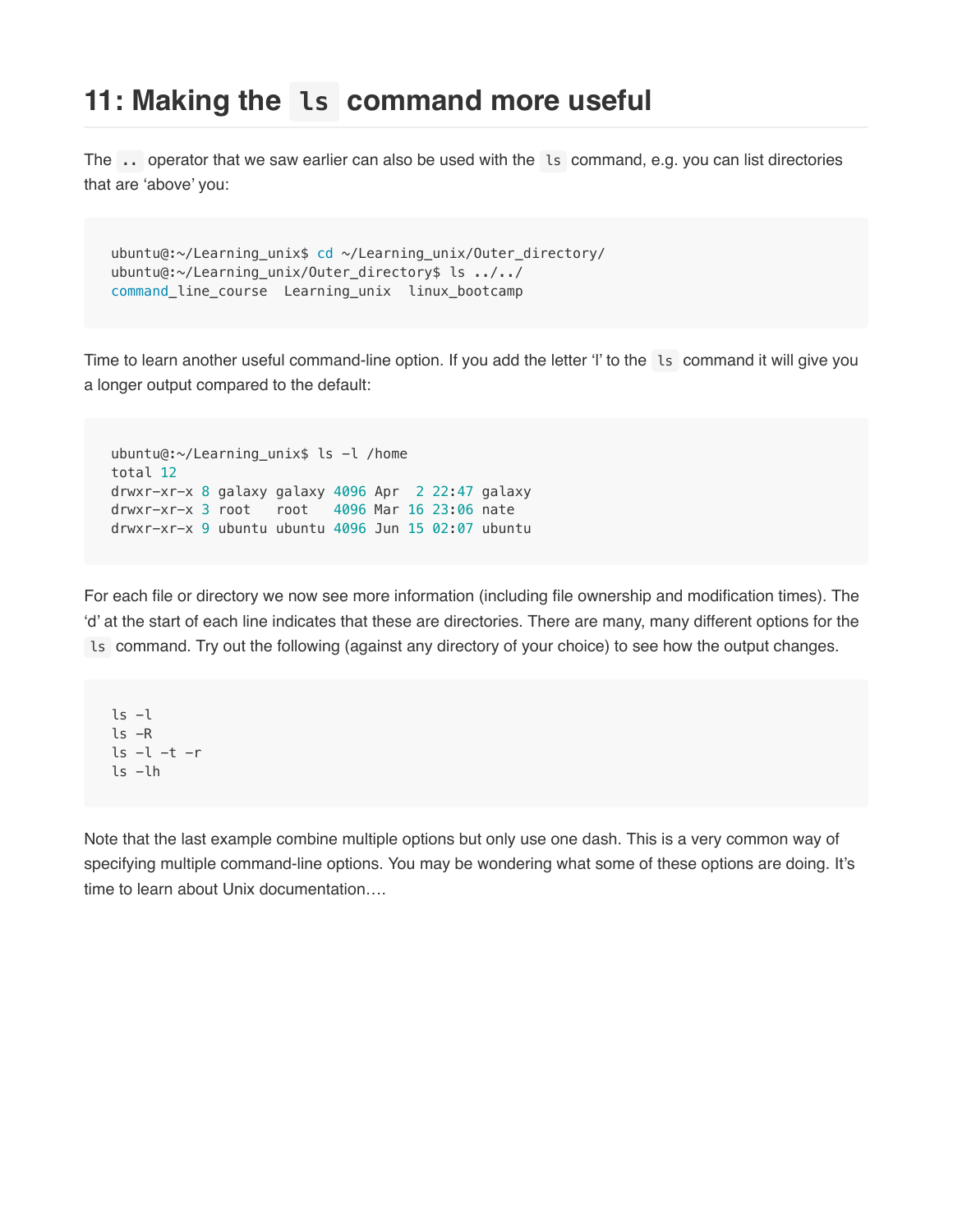### **12: Man pages**

If every Unix command has so many options, you might be wondering how you find out what they are and what they do. Well, thankfully every Unix command has an associated 'manual' that you can access by using the man command. E.g.

man ls man cd man man *# yes even the man command has a manual page*

When you are using the man command, press space to scroll down a page, b to go back a page, or q to quit. You can also use the up and down arrows to scroll a line at a time. The man command is actually using another Unix program, a text viewer called less, which we'll come to later on.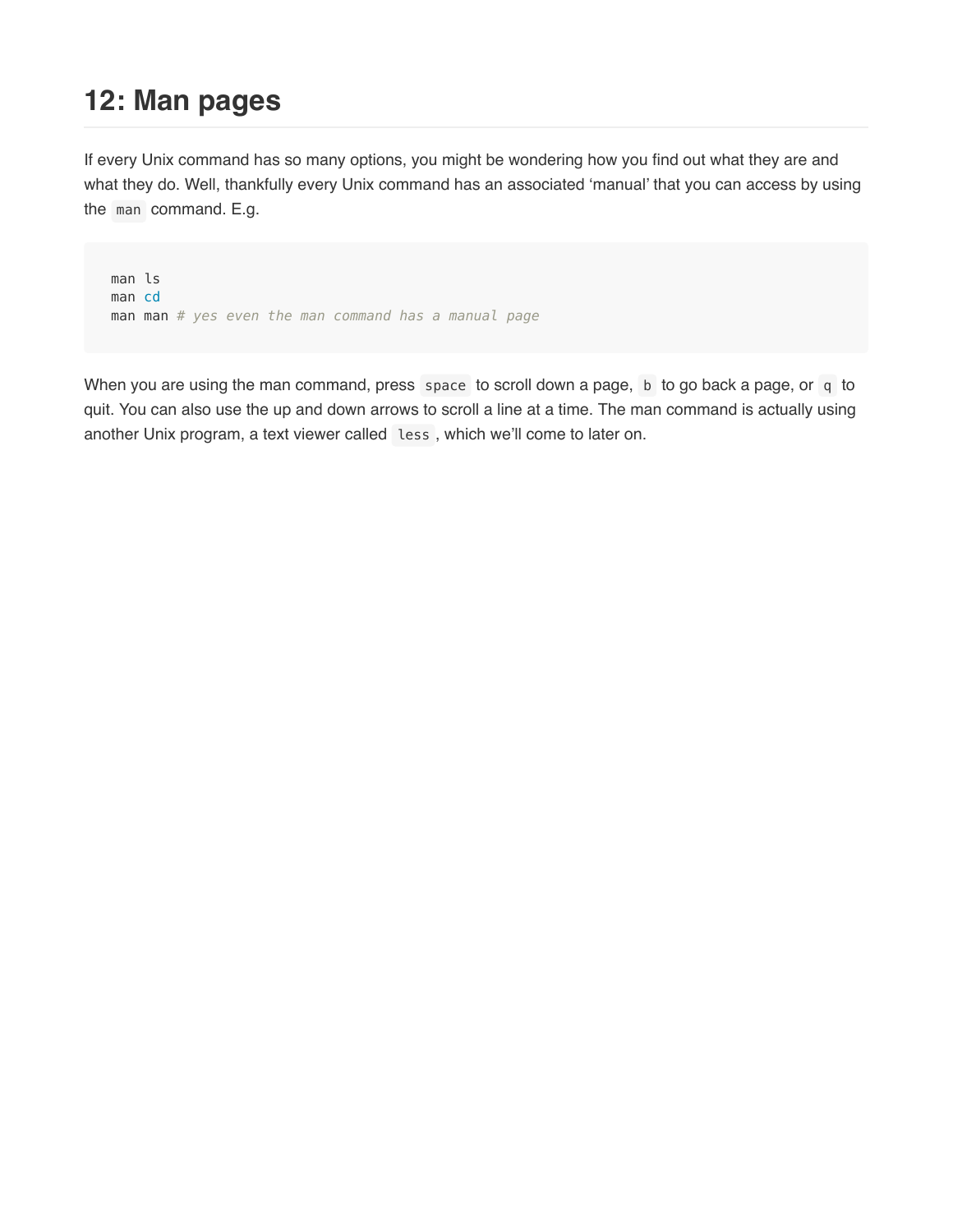### **13: Removing directories**

We now have a few (empty) directories that we should remove. To do this use the [rmdir](http://en.wikipedia.org/wiki/Rmdir) command, this will only remove empty directories so it is quite safe to use. If you want to know more about this command (or any Unix command), then remember that you can just look at its man page.

```
ubuntu@:~$ cd ~/Learning_unix/Outer_directory/
ubuntu@:~/Learning_unix/Outer_directory$ rmdir Inner_directory/
ubuntu@:~/Learning_unix/Outer_directory$ cd ..
ubuntu@:~/Learning_unix$ rmdir Outer_directory/
ubuntu@:~/Learning_unix$ ls
ubuntu@:~/Learning_unix$
```
**\* Note, you have to be outside a directory before you can remove it with rmdir** \*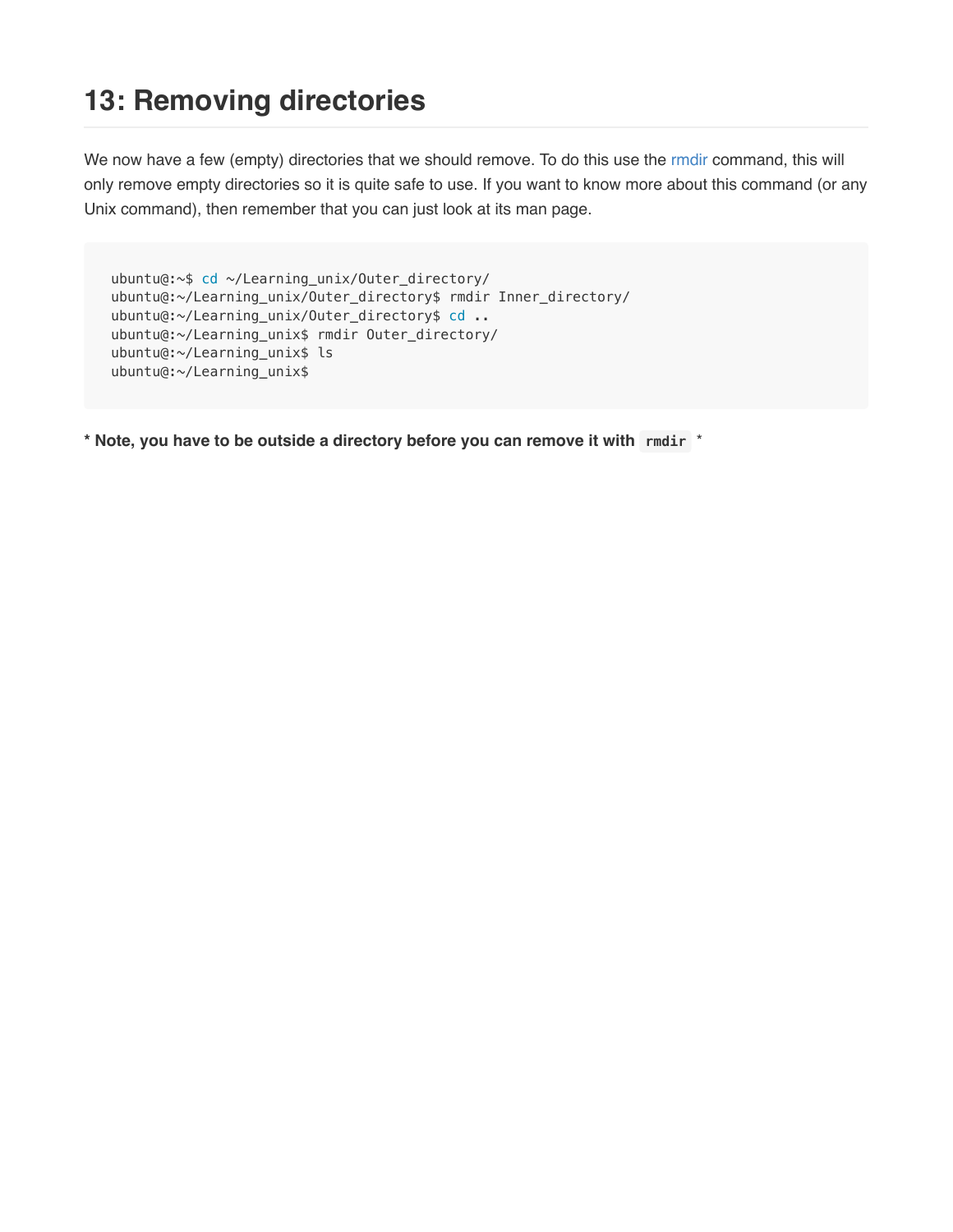## **14: Using tab completion**

Saving keystrokes may not seem important, but the longer that you spend typing in a terminal window, the happier you will be if you can reduce the time you spend at the keyboard. Especially, as prolonged typing is not good for your body. So the best Unix tip to learn early on is that you can [tab complete](http://en.wikipedia.org/wiki/Command_line_completion) the names of files and programs on most Unix systems. Type enough letters that uniquely identify the name of a file, directory or program and press tab…Unix will do the rest. E.g. if you type 'tou' and then press tab, Unix should autocomplete the word to 'touch' (this is a command which we will learn more about in a minute). In this case, tab completion will occur because there are no other Unix commands that start with 'tou'. If pressing tab doesn't do anything, then you have not have typed enough unique characters. In this case pressing tab *twice* will show you all possible completions. This trick can save you a LOT of typing!

Navigate to your home directory, and then use the cd command to change to the Learning\_unix directory. Use tab completion to complete directory name. If there are no other directories starting with 'L' in your home directory, then you should only need to type 'cd' + 'L' + 'tab'.

#### *Tab completion will make your life easier and make you more productive!*

Another great time-saver is that Unix stores a list of all the commands that you have typed in each login session. You can access this list by using the [history](http://en.wikipedia.org/wiki/History_(Unix)) command or more simply by using the up and down arrows to access anything from your history. So if you type a long command but make a mistake, press the up arrow and then you can use the left and right arrows to move the cursor in order to make a change.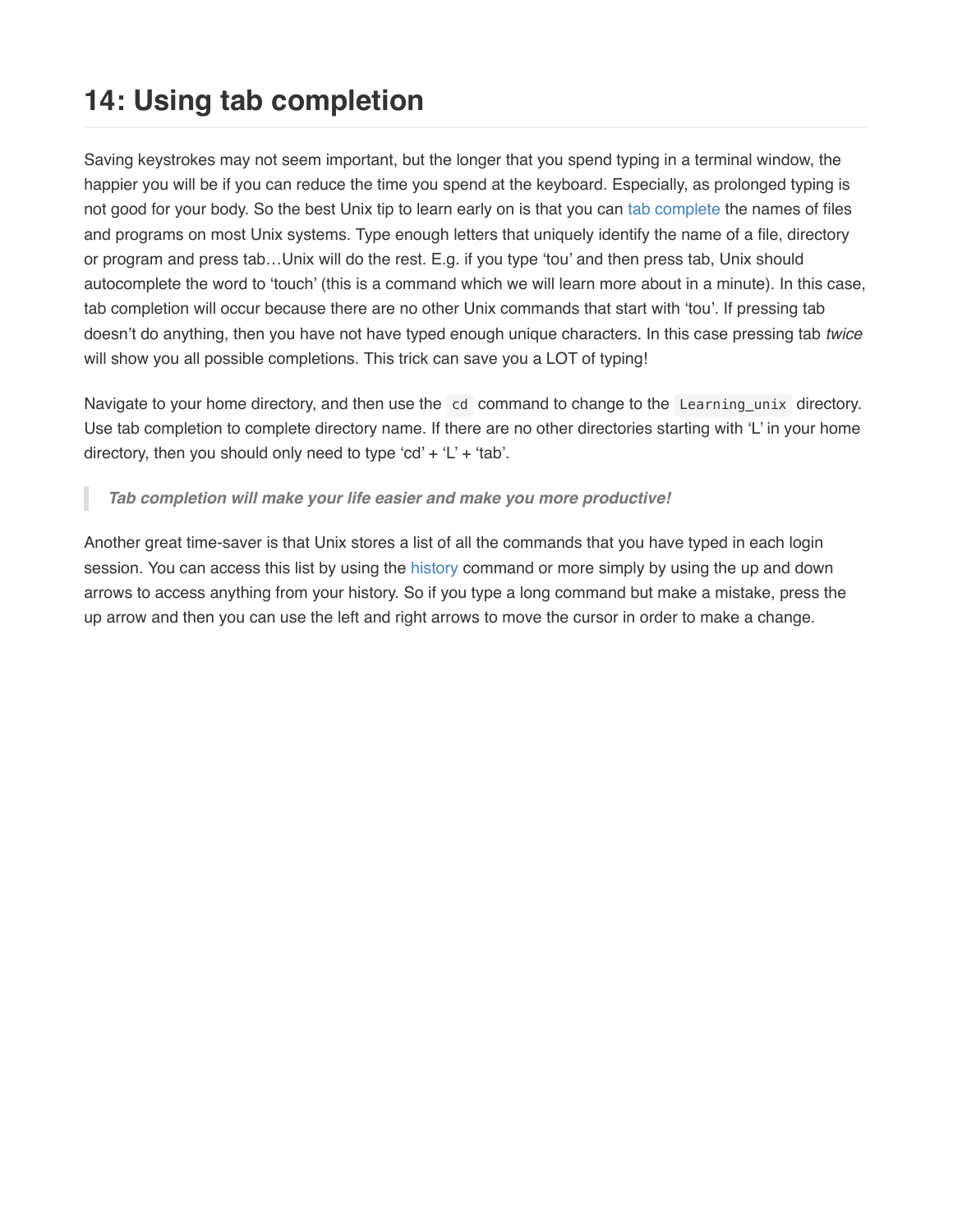### **15: Creating empty files with the touch command**

The following sections will deal with Unix commands that help us to work with files, i.e. copy files to/from places, move files, rename files, remove files, and most importantly, look at files. First, we need to have some files to play with. The Unix command [touch](http://en.wikipedia.org/wiki/Command_line_completion) will let us create a new, empty file. The touch command does other things too, but for now we just want a couple of files to work with.

ubuntu@:~\$ cd Learning\_unix/ ubuntu@:~/Learning\_unix\$ touch heaven.txt ubuntu@:~/Learning\_unix\$ touch earth.txt ubuntu@:~/Learning\_unix\$ ls earth.txt heaven.txt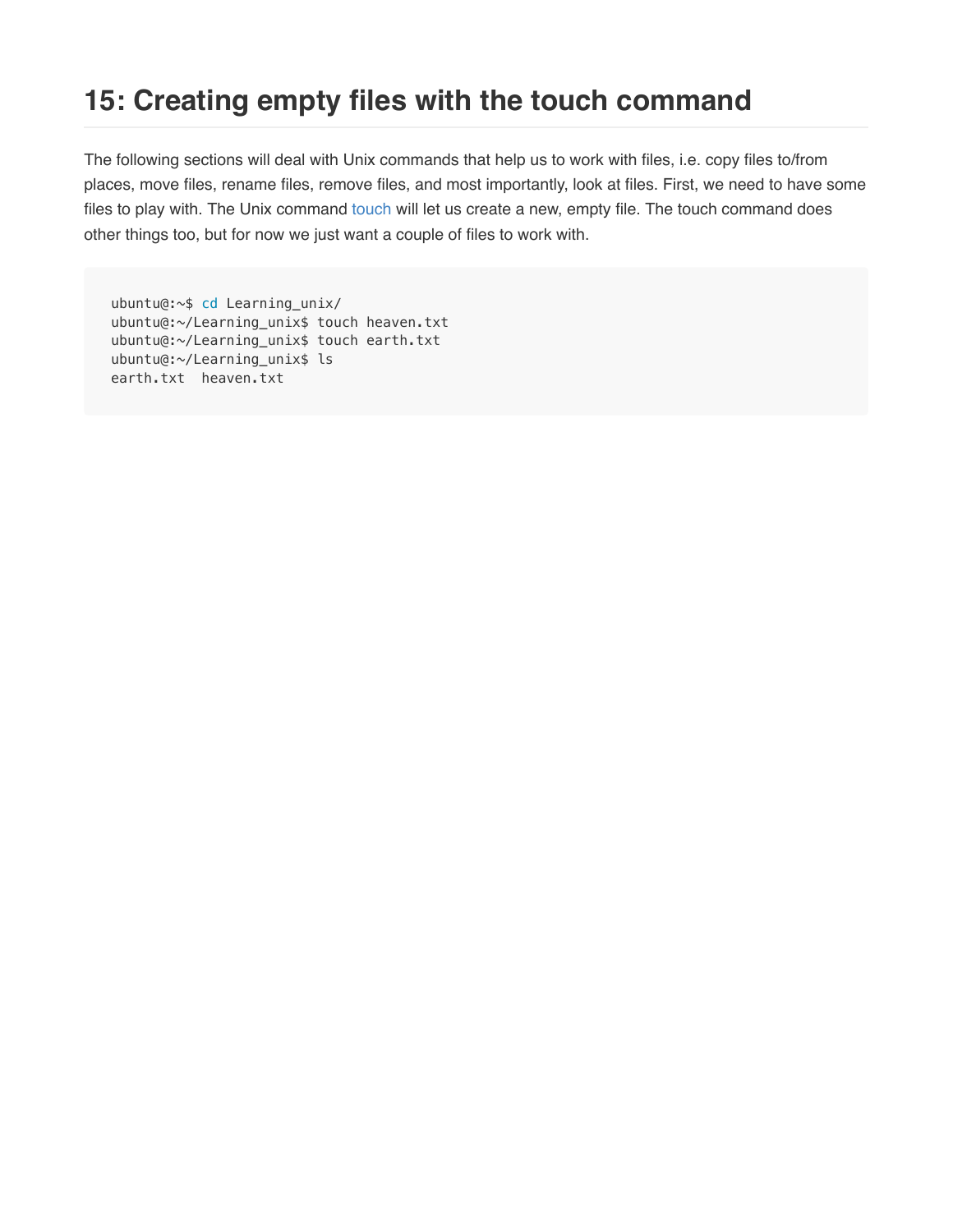### **16: Moving files**

Now, let's assume that we want to move these files to a new directory ('Temp'). We will do this using the Unix [mv](http://en.wikipedia.org/wiki/Mv) (move) command. Remember to use tab completion:

```
ubuntu@:~/Learning_unix$ mkdir Temp
ubuntu@:~/Learning_unix$ mv heaven.txt Temp/
ubuntu@:~/Learning_unix$ mv earth.txt Temp/
ubuntu@:~/Learning_unix$ ls
Temp
ubuntu@:~/Learning_unix$ ls Temp/
earth.txt heaven.txt
```
For the mv command, we always have to specify a source file (or directory) that we want to move, and then specify a target location. If we had wanted to we could have moved both files in one go by typing any of the following commands:

mv \*.txt Temp/ mv \*t Temp/ mv \*ea\* Temp/

The asterisk  $*$  acts as a [wild-card character](http://en.wikipedia.org/wiki/Wildcard_character), essentially meaning 'match anything'. The second example works because there are no other files or directories in the directory that end with the letters 't' (if there was, then they would be moved too). Likewise, the third example works because only those two files contain the letters 'ea' in their names. Using wild-card characters can save you a lot of typing.

The '?' character is also a wild-card but with a slightly different meaning. See if you can work out what it does.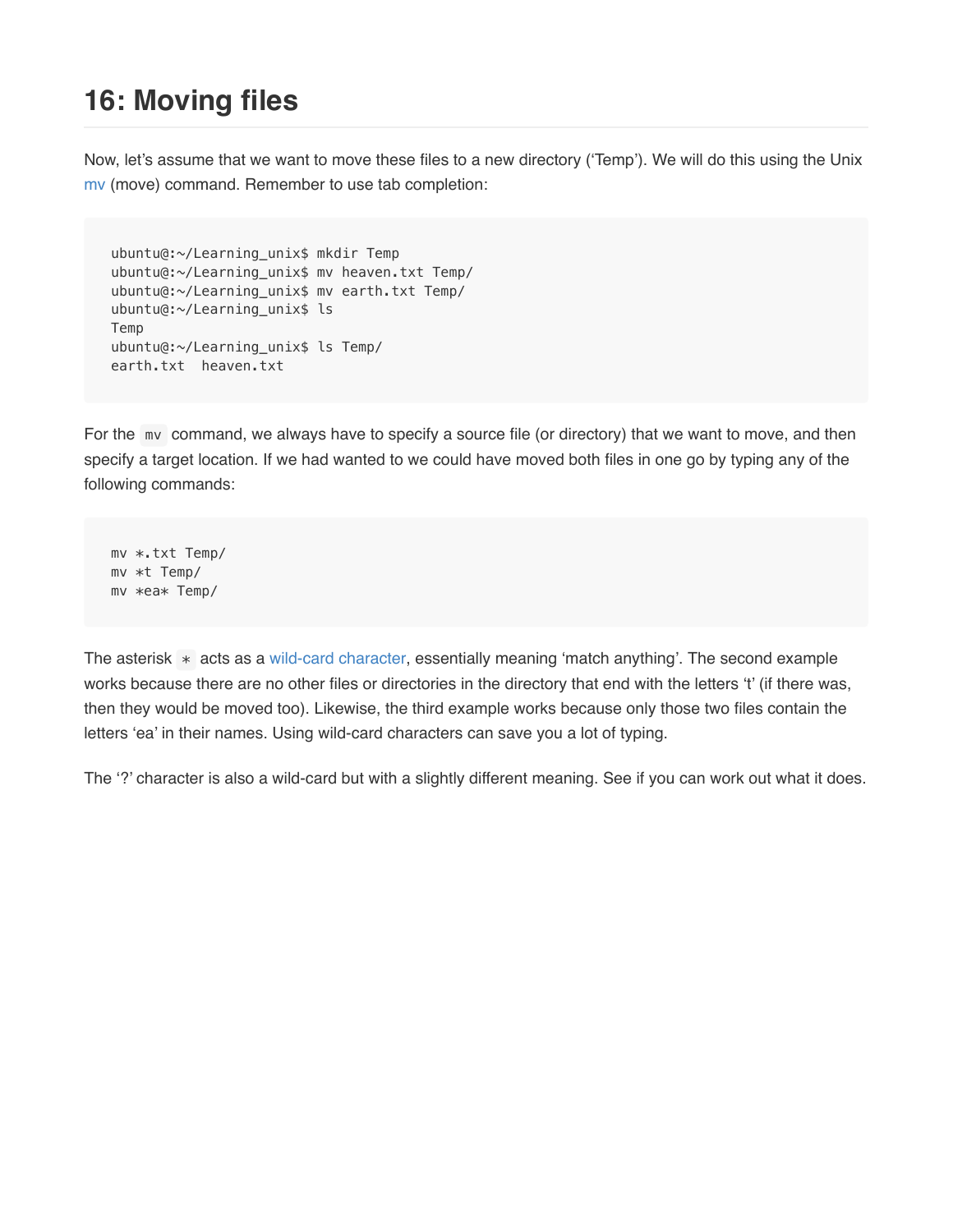### **17: Renaming files**

In the earlier example, the destination for the mv command was a directory name (Temp). So we moved a file from its source location to a target location, but note that the target could have also been a (different) file name, rather than a directory. E.g. let's make a new file and move it whilst renaming it at the same time:

```
ubuntu@:~/Learning_unix$ touch rags
ubuntu@:~/Learning_unix$ ls
rags Temp
ubuntu@:~/Learning_unix$ mv rags Temp/riches
ubuntu@:~/Learning_unix$ ls Temp/
earth.txt heaven.txt riches
```
In this example we create a new file ('rags') and move it to a new location and in the process change the name (to 'riches'). So mv can rename a file as well as move it. The logical extension of this is using mv to rename a file without moving it (you have to use mv to do this as Unix does not have a separate 'rename' command):

ubuntu@:~/Learning\_unix\$ mv Temp/riches Temp/rags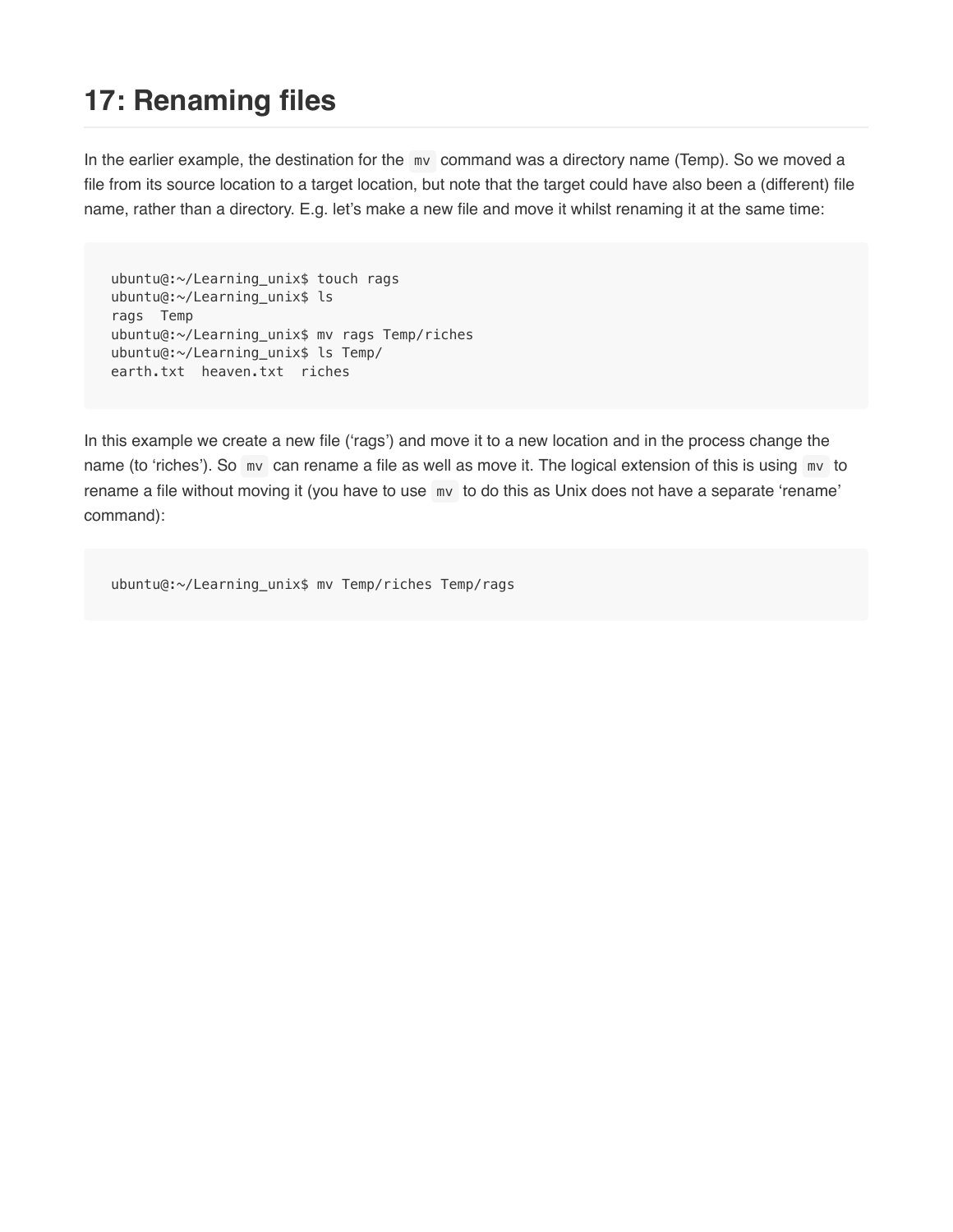### **18: Moving directories**

It is important to understand that as long as you have specified a 'source' and a 'target' location when you are moving a file, then it doesn't matter what your *current* directory is. You can move or copy things within the same directory or between different directories regardless of whether you are in any of those directories. Moving directories is just like moving files:

```
ubuntu@:~/Learning unix$ mv Temp/riches Temp/rags
ubuntu@:~/Learning_unix$ mkdir Temp2
ubuntu@:~/Learning_unix$ mv Temp2 Temp
ubuntu@:~/Learning_unix$ ls Temp/
earth.txt heaven.txt rags Temp2
```
This step moves the Temp2 directory inside the Temp directory. Try creating a 'Temp3' directory inside 'Learning\_unix' and then cd to /tmp . Can you move Temp3 inside Temp without changing directory?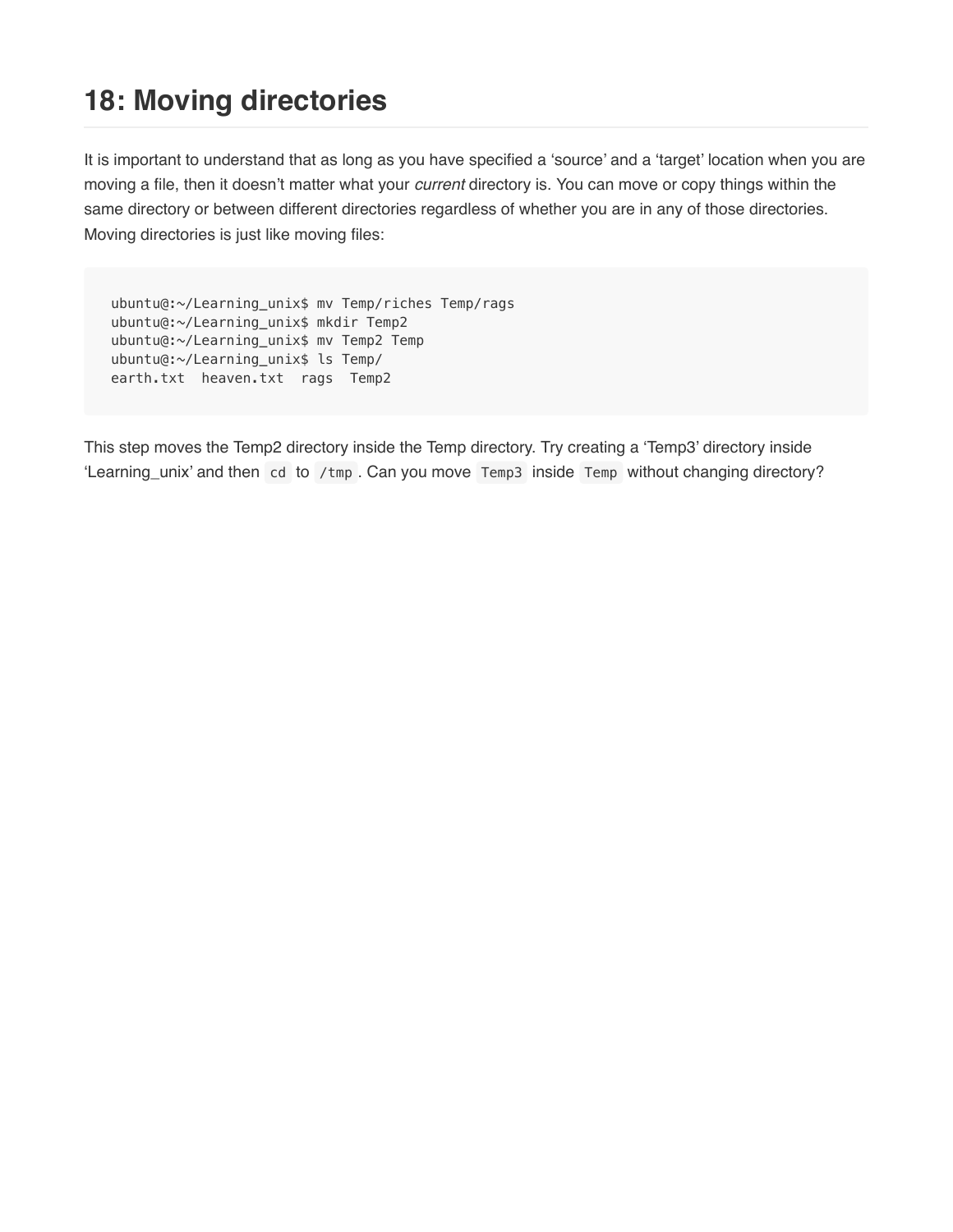### **19: Removing files**

You've seen how to remove a directory with the rmdir command, but rmdir won't remove directories if they contain any files. So how can we remove the files we have created (inside Learning Unix/Temp )? In order to do this, we will have to use the [rm](http://en.wikipedia.org/wiki/Rm_(Unix)) (remove) command.

*Please read the next section VERY carefully. Misuse of the rm command can lead to needless death & destruction*

Potentially, rm is a very dangerous command; if you delete something with rm , you will not get it back! It is possible to delete everything in your home directory (all directories and subdirectories) with rm , that is why it is such a dangerous command.

Let me repeat that last part again. It is possible to delete EVERY file you have ever created with the rm command. Are you scared yet? You should be. Luckily there is a way of making rm a little bit safer. We can use it with the -i command-line option which will ask for confirmation before deleting anything (remember to use tab-completion):

ubuntu@:~/Learning unix\$ cd Temp ubuntu@:~/Learning\_unix/Temp\$ ls earth.txt heaven.txt rags Temp2 ubuntu@:~/Learning\_unix/Temp\$ rm -i earth.txt heaven.txt rags rm: remove regular empty file 'earth.txt'? y rm: remove regular empty file 'heaven.txt'? y rm: remove regular empty file 'rags'? y ubuntu@:~/Learning\_unix/Temp\$ ls Temp2

We could have simplified this step by using a wild-card (e.g.  $rm -i * .txt$ ) or we could have made things more complex by removing each file with a separate rm command. Let's finish cleaning up:

rmdir Temp2/Temp3 rmdir Temp2  $cd \ldots$ rmdir Temp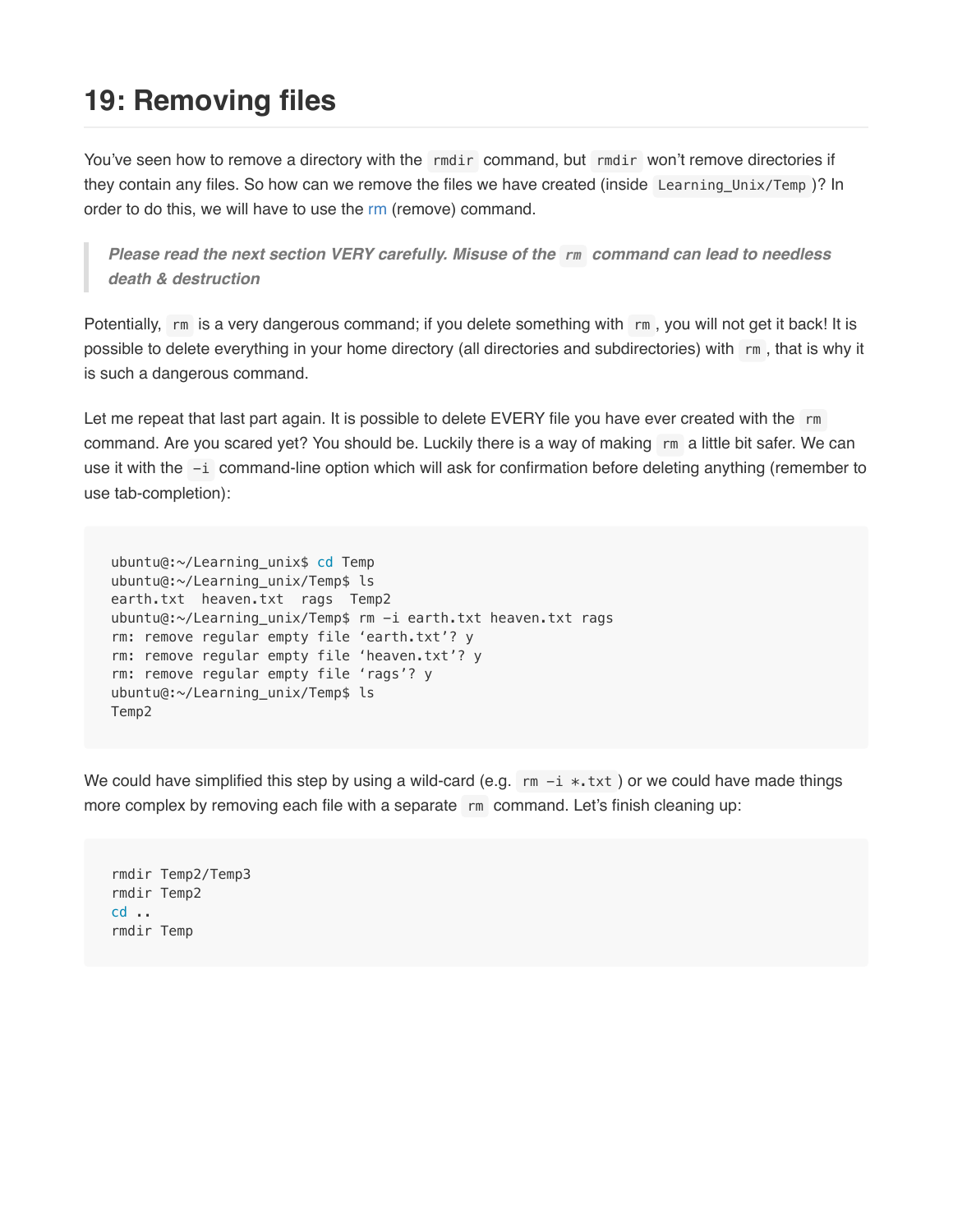### **20: Copying files**

Copying files with the [cp](http://en.wikipedia.org/wiki/Cp_(Unix)) (copy) command is very similar to moving them. Remember to always specify a source and a target location. Let's create a new file and make a copy of it:

```
ubuntu@:~/Learning_unix$ touch file1
ubuntu@:~/Learning_unix$ cp file1 file2
ubuntu@:~/Learning_unix$ ls
file1 file2
```
What if we wanted to copy files from a different directory to our current directory? Let's put a file in our home directory (specified by  $\sim$  remember) and copy it to the current directory (Learning\_unix):

```
ubuntu@:~/Learning unix$ touch ~/file3
ubuntu@:~/Learning unix$ ls ~
command_line_course file3 Learning_unix linux_bootcamp
ubuntu@:~/Learning_unix$ cp ~/file3 .
ubuntu@:~/Learning_unix$ ls
file1 file2 file3
```
This last step introduces another new concept. In Unix, the current directory can be represented by a . (dot) character. You will mostly use this only for copying files to the current directory that you are in. Compare the following:

ls ls . ls ./

In this case, using the dot is somewhat pointless because Ls will already list the contents of the current directory by default. Also note how the trailing slash is optional. You can use rm to remove the temporary files.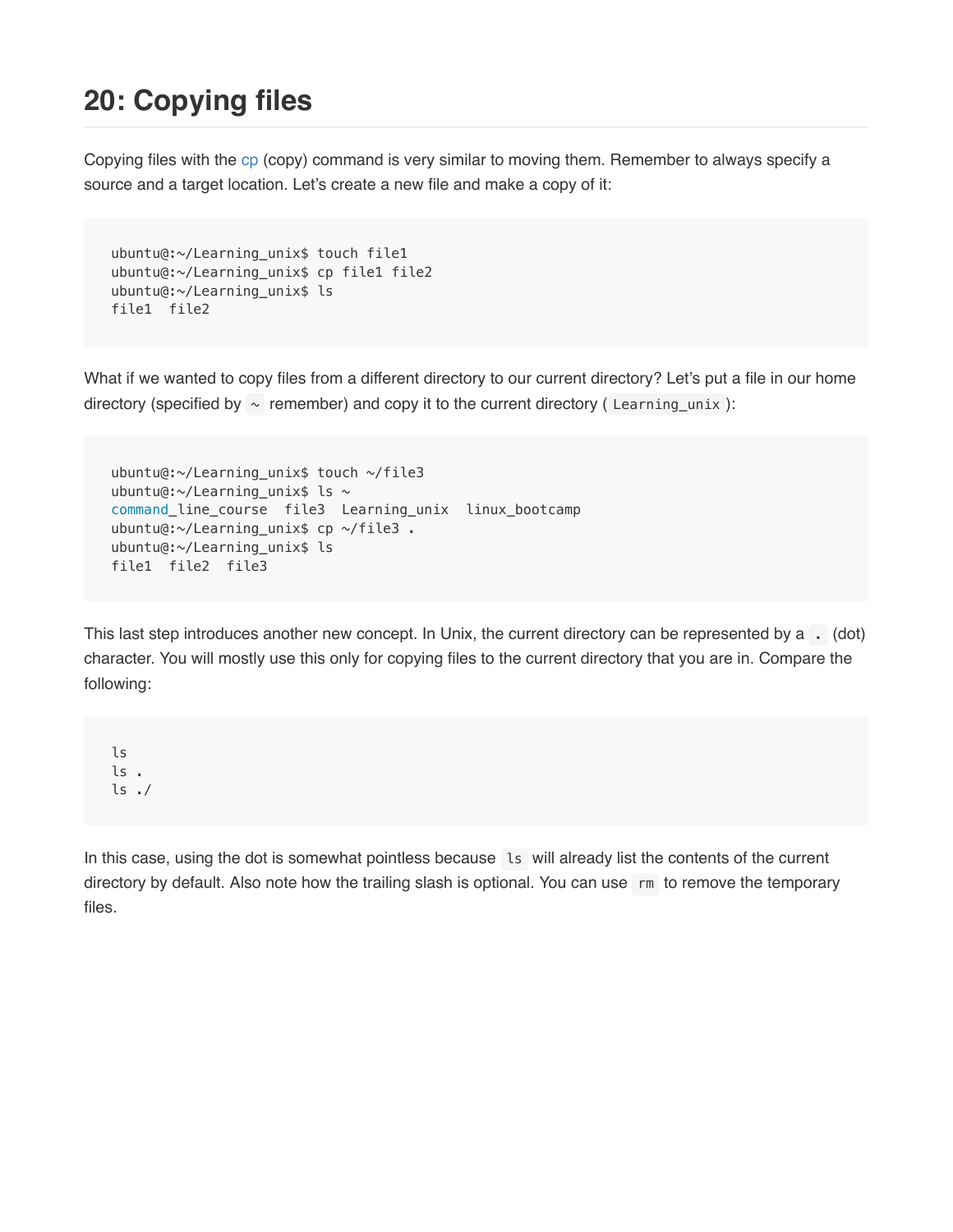## **21: Copying directories**

The cp command also allows us (with the use of a command-line option) to copy entire directories. Use man cp to see how the -R or -r options let you copy a directory *recursively*.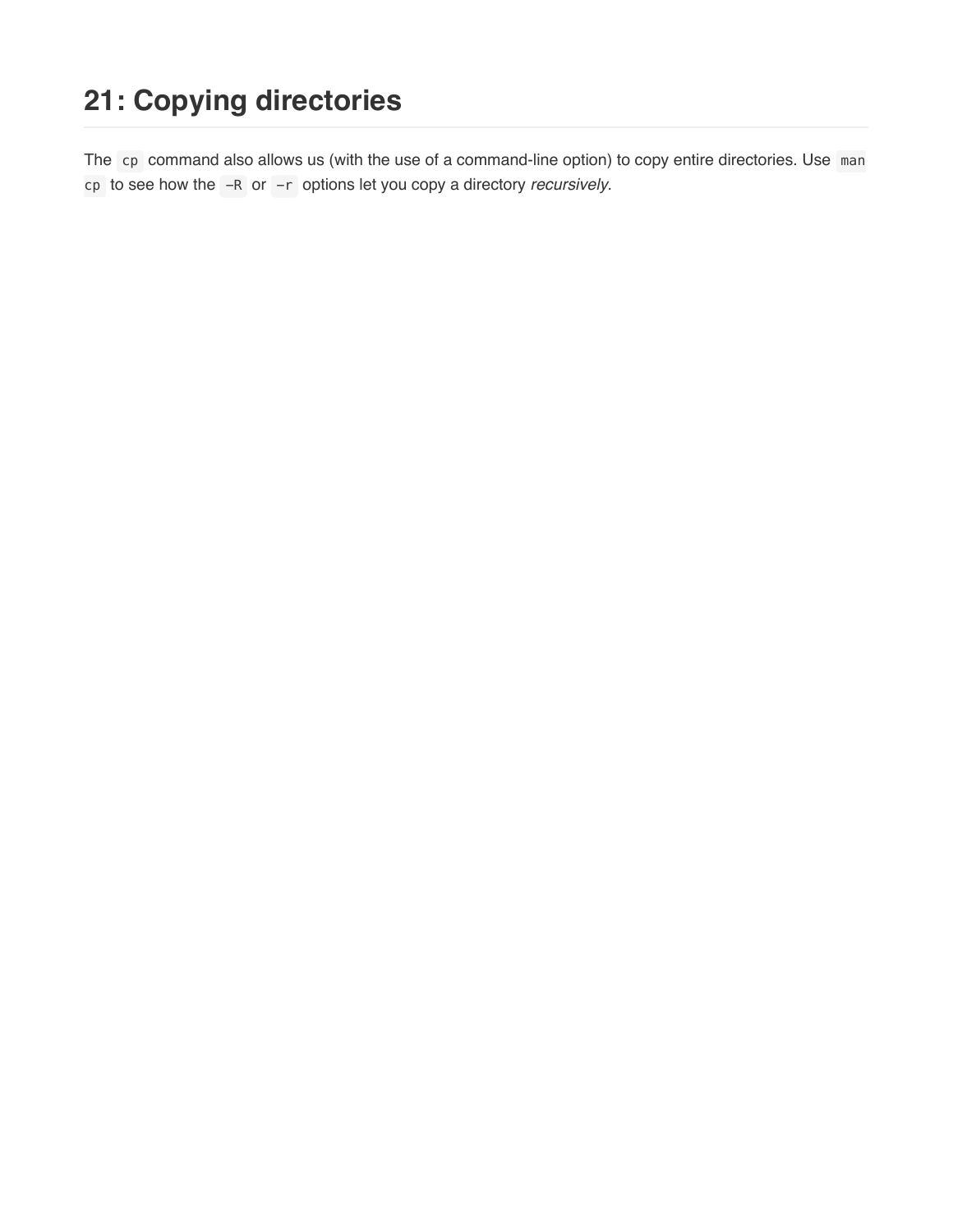### **22: Viewing files with less**

So far we have covered listing the contents of directories and moving/copying/deleting either files and/or directories. Now we will quickly cover how you can look at files. The [less](http://en.wikipedia.org/wiki/Less_(Unix)) command lets you view (but not edit) text files. We will use the [echo](http://en.wikipedia.org/wiki/Echo_(command)) command to put some text in a file and then view it:

```
ubuntu@:~/Learning_unix$ echo "Call me Ishmael."
Call me Ishmael.
ubuntu@:~/Learning_unix$ echo "Call me Ishmael." > opening_lines.txt
ubuntu@:~/Learning_unix$ ls
opening_lines.txt
ubuntu@:~/Learning_unix$ less opening_lines.txt
```
On its own, echo isn't a very exciting Unix command. It just echoes text back to the screen. But we can redirect that text into an output file by using the  $\ge$  symbol. This allows for something called file [redirection.](http://en.wikipedia.org/wiki/Redirection_(Unix))

*Careful when using file redirection (>), it will overwrite any existing file of the same name*

When you are using less, you can bring up a page of help commands by pressing h, scroll forward a page by pressing space , or go forward or backwards one line at a time by pressing j or k . To exit less, press q (for quit). The less program also does about a million other useful things (including text searching).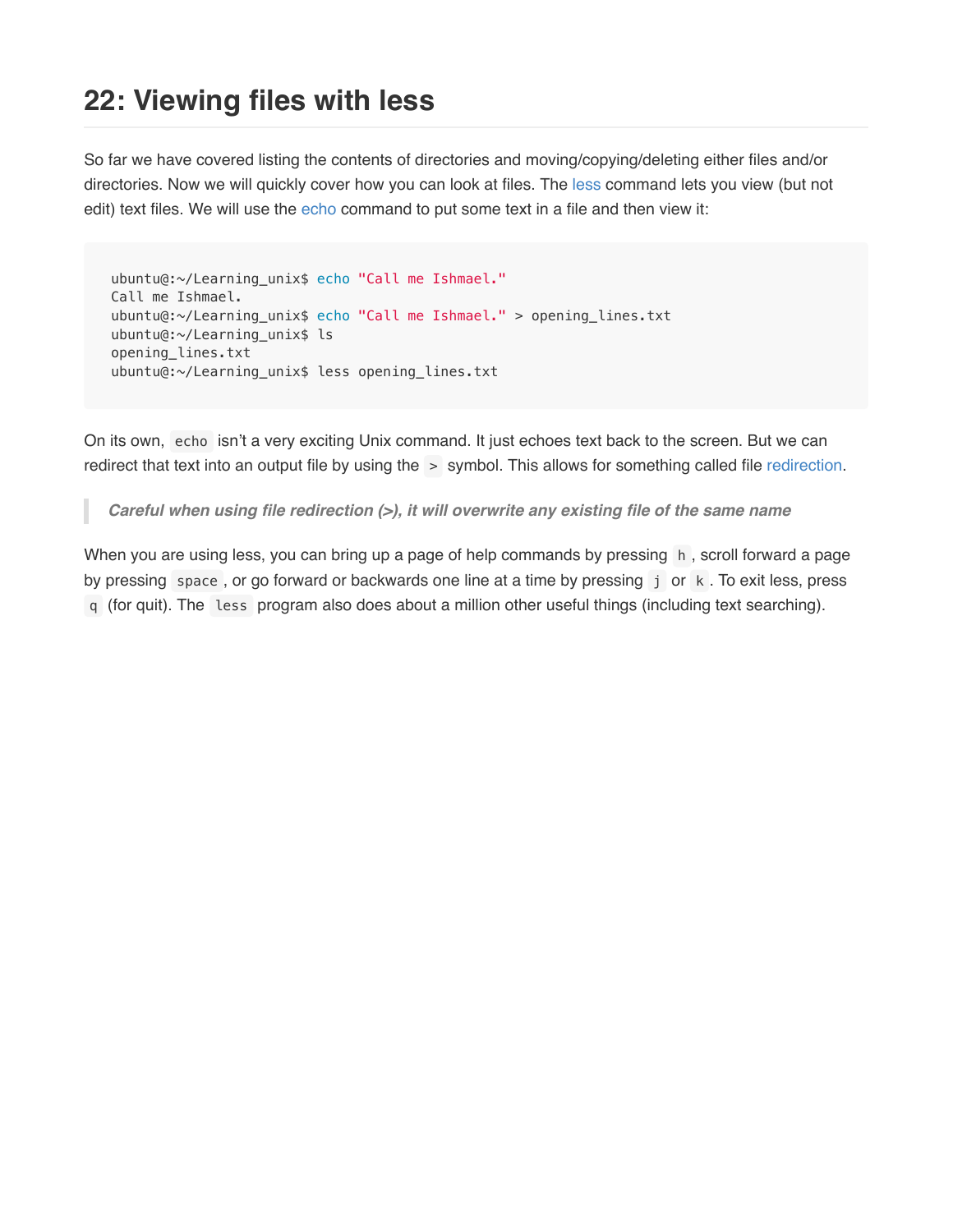### **23: Viewing files with cat**

Let's add another line to the file:

```
ubuntu@:~/Learning_unix$ echo "The primroses were over." >> opening_lines.txt
ubuntu@:~/Learning_unix$ cat opening_lines.txt
Call me Ishmael.
The primroses were over.
```
Notice that we use >> and not just > . This operator will **append** to a file. If we only used > , we would end up overwriting the file. The [cat](http://en.wikipedia.org/wiki/Cat_(Unix)) command displays the contents of the file (or files) and then returns you to the command line. Unlike less you have no control on how you view that text (or what you do with it). It is a very simple, but sometimes useful, command. You can use cat to quickly combine multiple files or, if you wanted to, make a copy of an existing file:

cat opening\_lines.txt > file\_copy.txt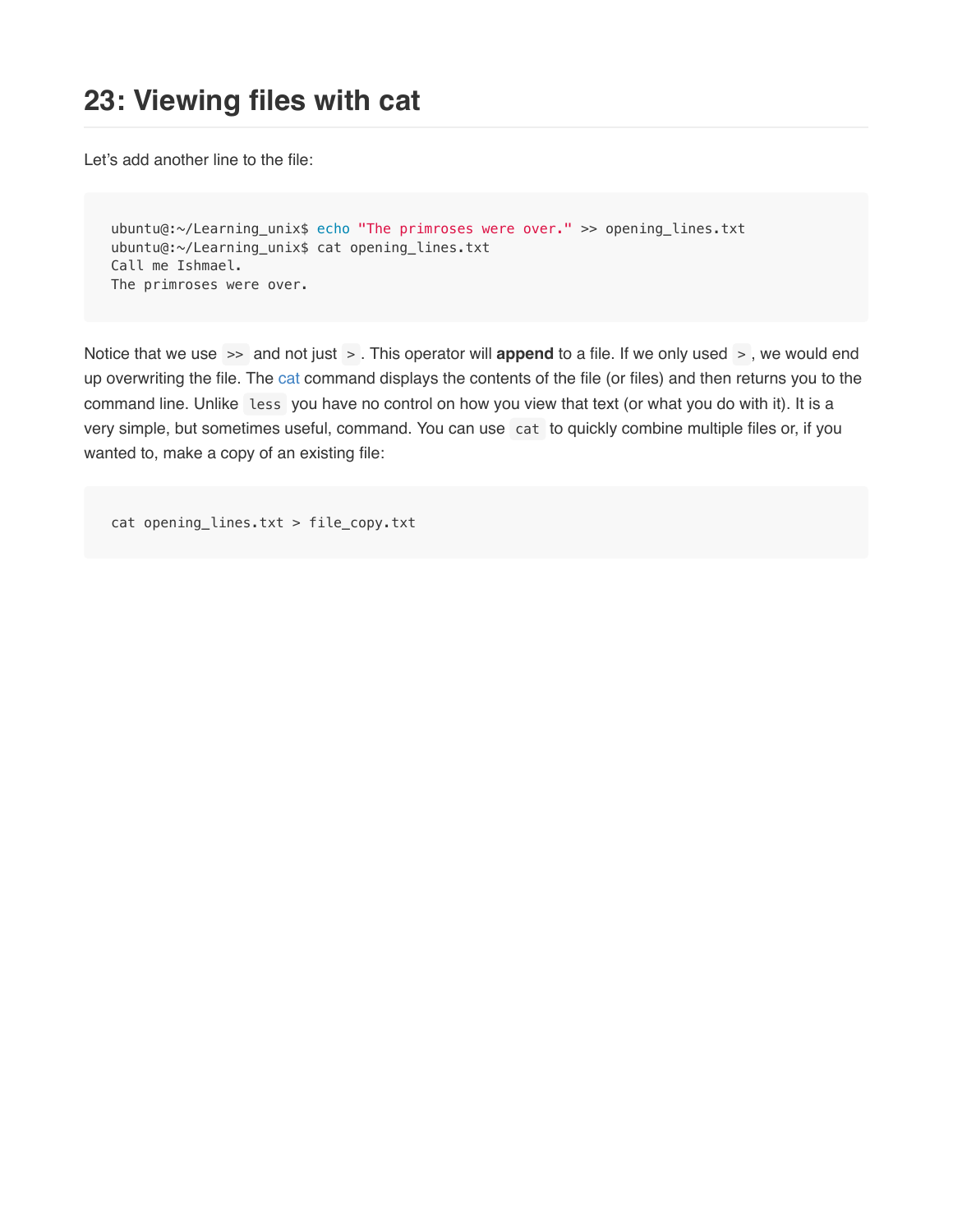### **24: Counting characters in a file**

```
ubuntu@:~/Learning_unix$ ls
opening_lines.txt
ubuntu@:~/Learning_unix$ ls -l
total 4
-rw-rw-r-- 1 ubuntu ubuntu 42 Jun 15 04:13 opening_lines.txt
ubuntu@:~/Learning_unix$ wc opening_lines.txt
2 7 42 opening_lines.txt
ubuntu@:~/Learning_unix$ wc -l opening_lines.txt
2 opening_lines.txt
```
The ls -l option shows us a long listing, which includes the size of the file in bytes (in this case '42'). Another way of finding this out is by using Unix's [wc](https://en.wikipedia.org/wiki/Wc_(Unix)) command (word count). By default this tells you many lines, words, and characters are in a specified file (or files), but you can use command-line options to give you just one of those statistics (in this case we count lines with  $wc -l$ ).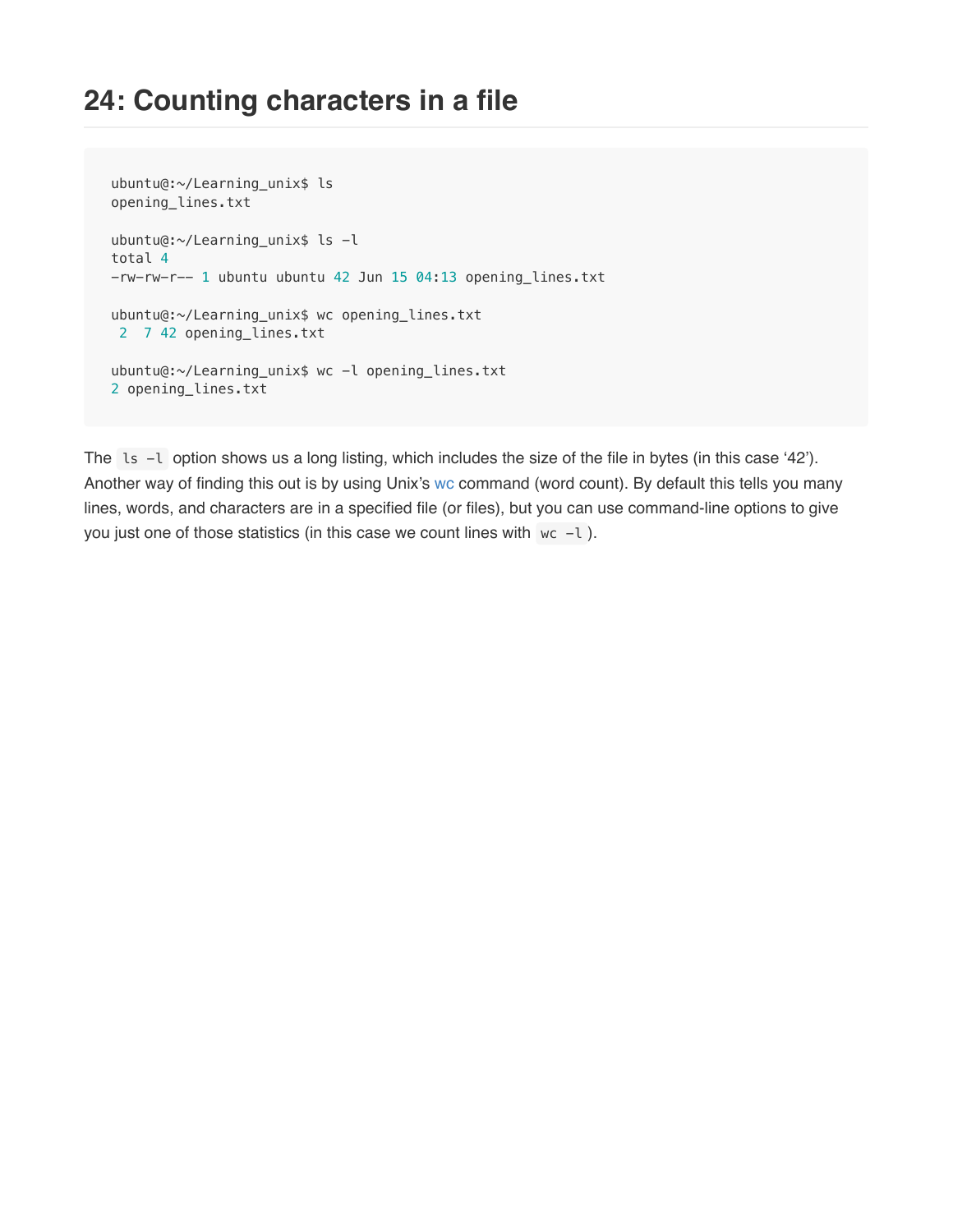### **25: Editing small text files with nano**

Nano is a lightweight editor installed on most Unix systems. There are many more powerful editors (such as 'emacs' and 'vi'), but these have steep learning curves. Nano is very simple. You can edit (or create) files by typing:

```
nano opening_lines.txt
```
You should see the following appear in your terminal:



The bottom of the nano window shows you a list of simple commands which are all accessible by typing 'Control' plus a letter. E.g. Control + X exits the program.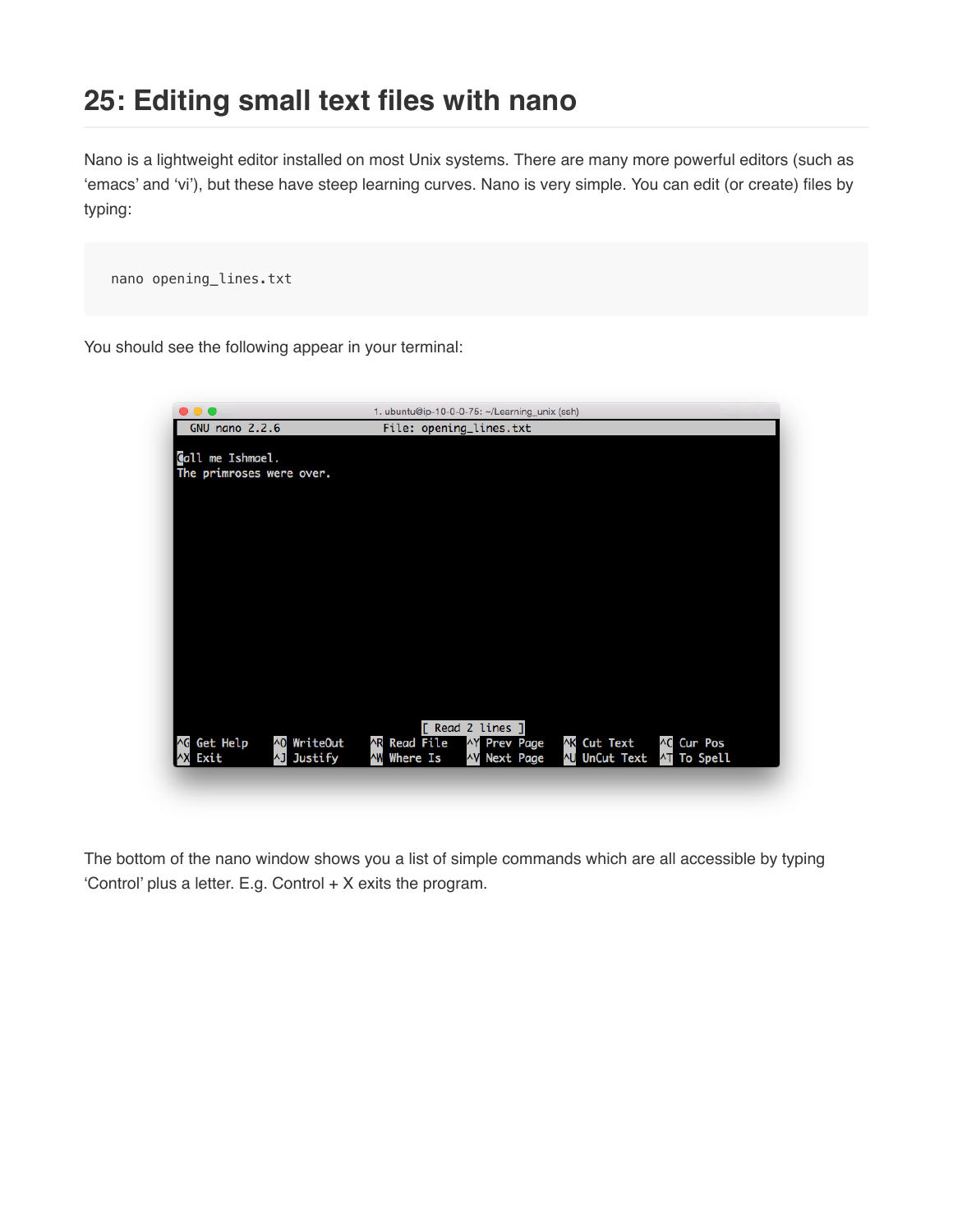### **26: The \$PATH environment variable**

One other use of the echo command is for displaying the contents of something known as *environment variables*. These contain user-specific or system-wide values that either reflect simple pieces of information (your username), or lists of useful locations on the file system. Some examples:

```
ubuntu@:~/Learning_unix$ echo $USER
ubuntu
ubuntu@:~/Learning_unix$ echo $HOME
/home/ubuntu
ubuntu@:~/Learning_unix$ echo $PATH
/usr/local/sbin:/usr/local/bin:/usr/sbin:/usr/bin:/sbin:/bin:/usr/games:/usr/local/games
```
The last one shows the content of the  $$$ PATH environment variable, which displays a  $-$  colon separated — list of directories that are expected to contain programs that you can run. This includes all of the Unix commands that you have seen so far. These are files that live in directories which are run like programs (e.g. ls is just a special type of file in the /bin directory).

Knowing how to change your \$PATH to include custom directories can be necessary sometimes (e.g. if you install some new bioinformatics software in a non-standard location).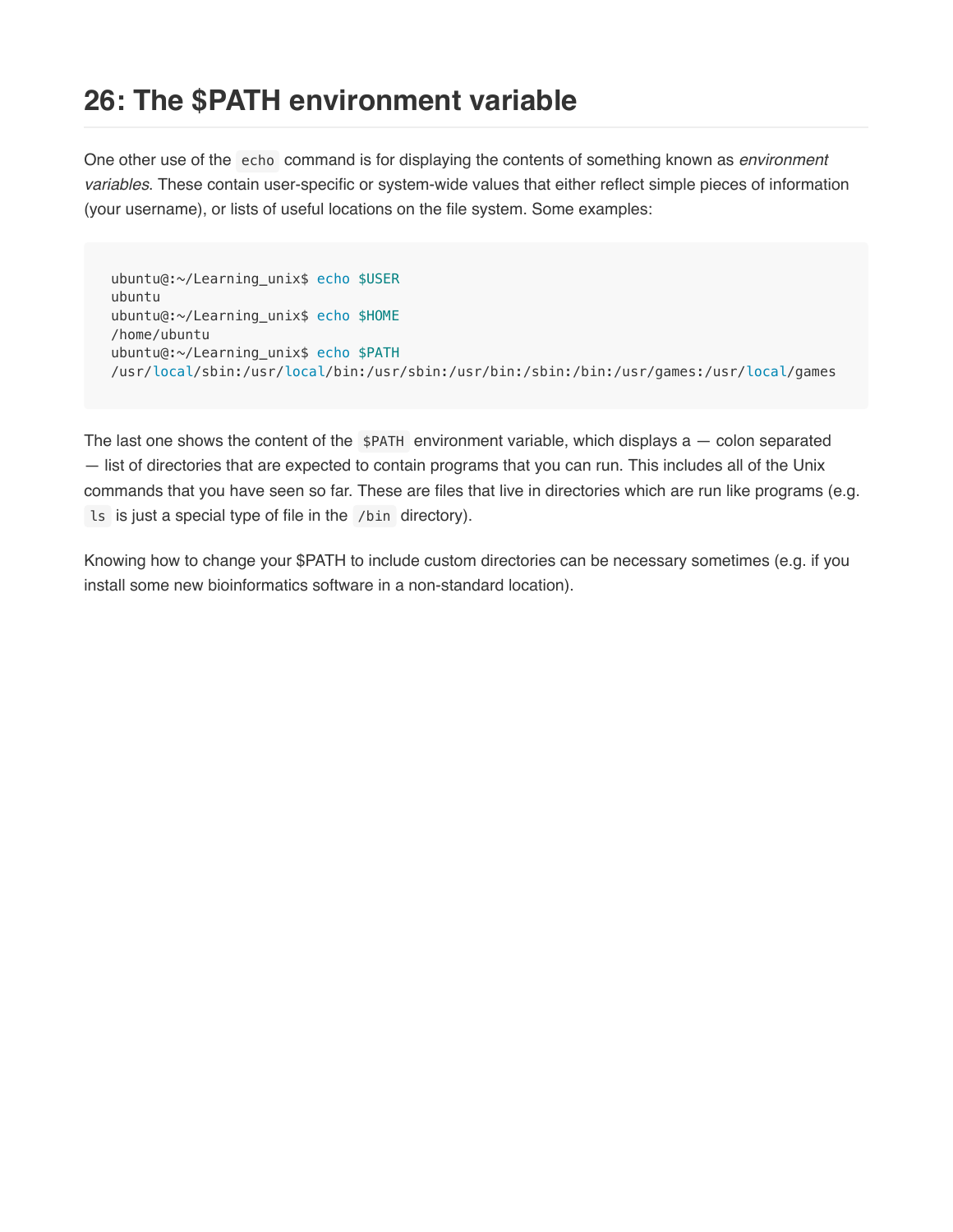### **27: Matching lines in files with grep**

Use nano to add the following lines to opening\_lines.txt :

Now is the winter of our discontent. All children, except one, grow up. The Galactic Empire was dying. In a hole in the ground there lived a hobbit. It was a pleasure to burn. It was a bright, cold day in April, and the clocks were striking thirteen. It was love **at first** sight. I am an invisible man. It was the day my grandmother exploded. When he was nearly thirteen, my brother Jem got his arm badly broken **at** the elbow. Marley was dead, to begin with.

You will often want to search files to find lines that match a certain pattern. The Unix command [grep](http://en.wikipedia.org/wiki/Grep) does this (and much more). The following examples show how you can use grep's command-line options to:

- show lines that match a specified pattern
- ignore case when matching  $(-i)$
- only match whole words  $(-w)$
- show lines that don't match a pattern  $(-v)$
- Use wildcard characters and other patterns to allow for alternatives  $(* , . . , and []$

grep was opening\_lines.txt The Galactic Empire was dying. It was a pleasure to burn. It was a bright, cold day **in** April, and the clocks were striking thirteen. It was love at first sight. It was the day my grandmother exploded. When he was nearly thirteen, my brother Jem got his arm badly broken at the elbow. Marley was dead, to begin with. grep -v was opening\_lines.txt Call me Ishmael. The primroses were over. Now is the winter of our discontent. All children, except one, grow up. In a hole **in** the ground there lived a hobbit. I am an invisible man. grep all opening\_lines.txt Call me Ishmael. grep -i all opening\_lines.txt Call me Ishmael. All children, except one, grow up. grep **in** opening\_lines.txt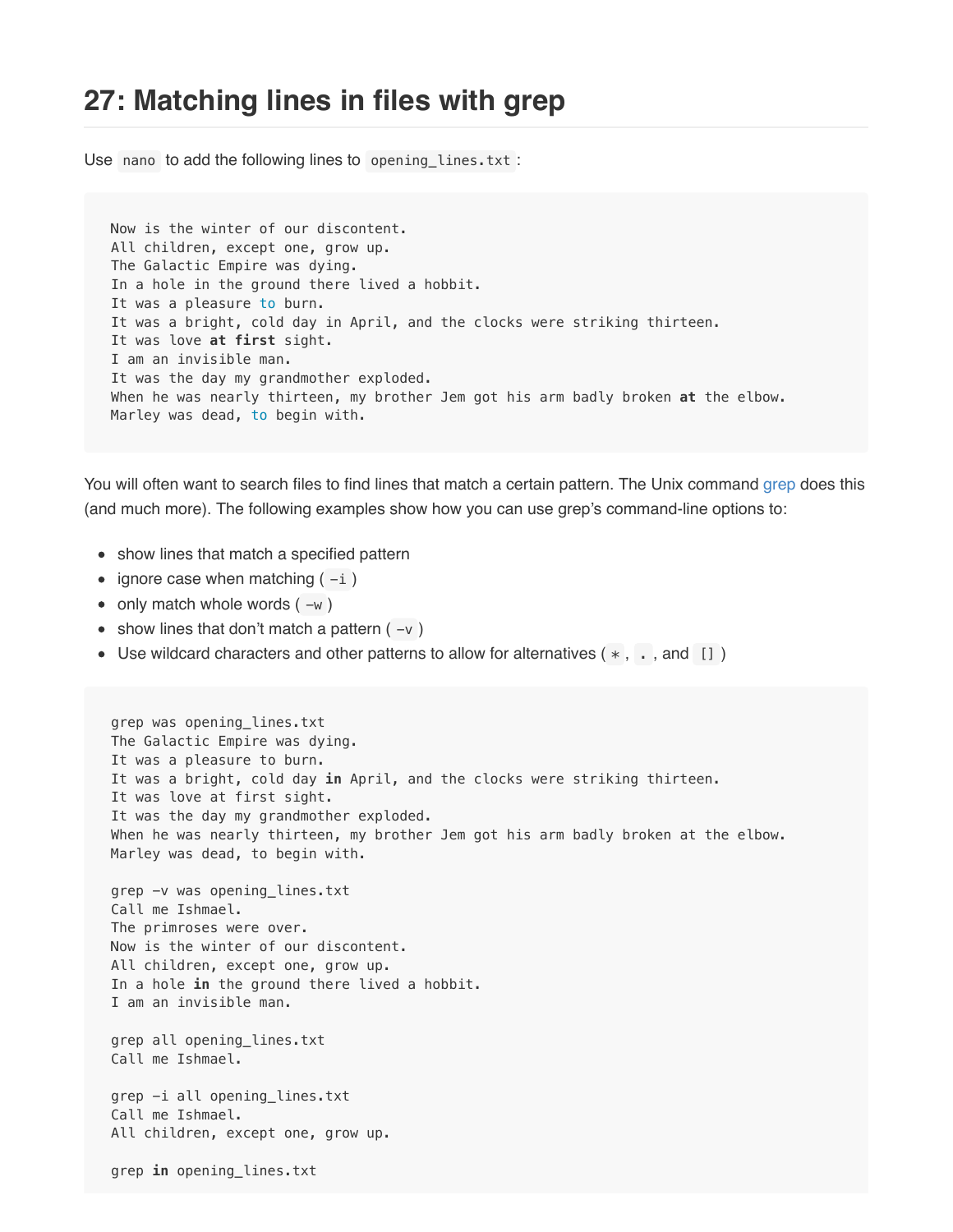Now is the winter of our discontent. The Galactic Empire was dying. In a hole **in** the ground there lived a hobbit. It was a bright, cold day **in** April, and the clocks were striking thirteen. I am an invisible man. Marley was dead, to begin with.

grep -w **in** opening\_lines.txt In a hole **in** the ground there lived a hobbit. It was a bright, cold day **in** April, and the clocks were striking thirteen.

grep -w o.. opening\_lines.txt Now is the winter of our discontent. All children, except one, grow up.

grep [aeiou]t opening\_lines.txt In a hole **in** the ground there lived a hobbit. It was love at first sight. It was the day my grandmother exploded. When he was nearly thirteen, my brother Jem got his arm badly broken at the elbow. Marley was dead, to begin with.

grep -w -i [aeiou]t opening\_lines.txt It was a pleasure to burn. It was a bright, cold day **in** April, and the clocks were striking thirteen. It was love at first sight. It was the day my grandmother exploded. When he was nearly thirteen, my brother Jem got his arm badly broken at the elbow.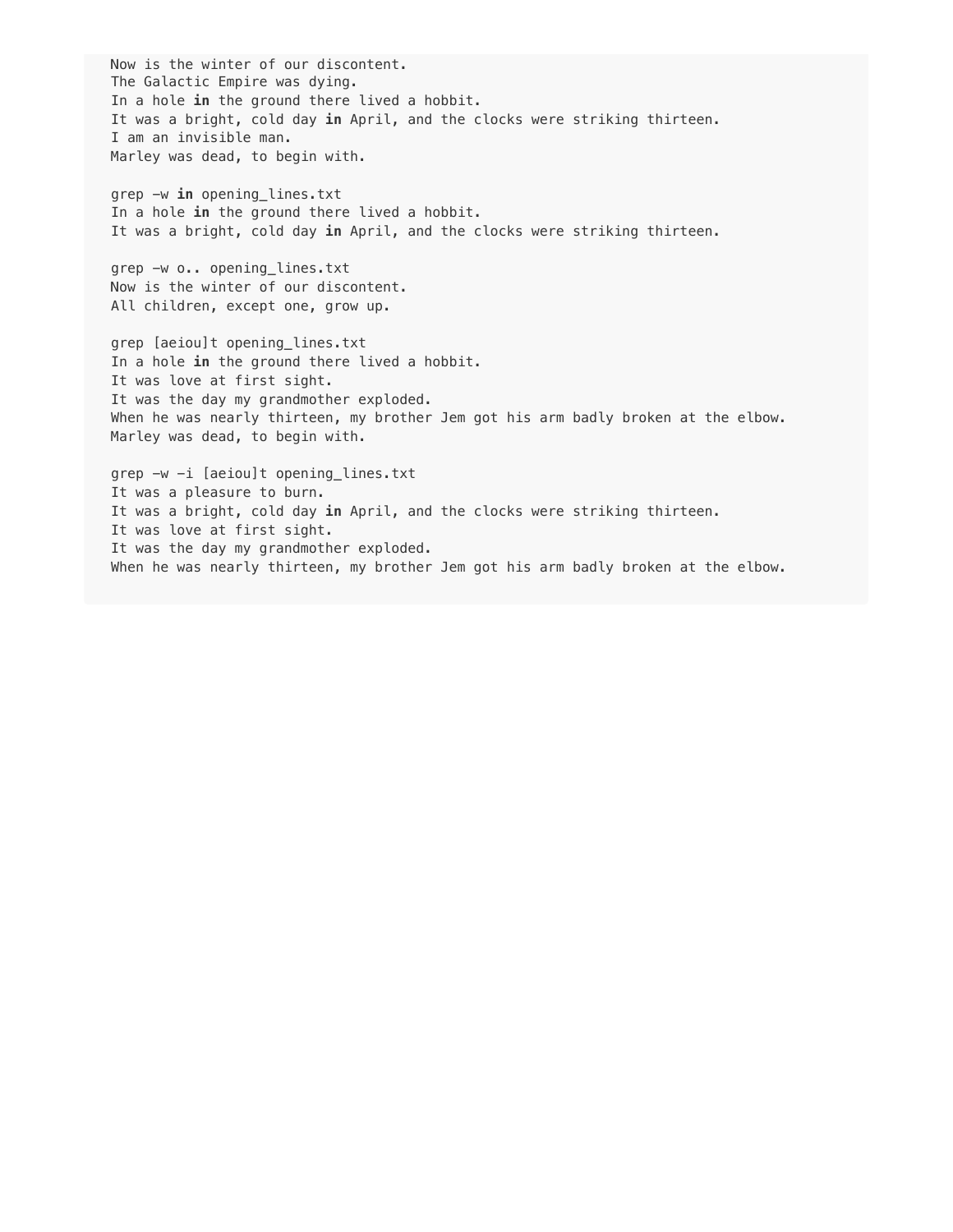### **28: Combining Unix commands with pipes**

One of the most poweful features of Unix is that you can send the output from one command or program to any other command (as long as the second commmand accepts input of some sort). We do this by using what is known as a [pipe.](http://en.wikipedia.org/wiki/Pipe_(Unix)) This is implemented using the 'I' character (which is a character which always seems to be on different keys depending on the keyboard that you are using). Think of the pipe as simply connecting two Unix programs. Here's an example which introduces some new Unix commands:

```
ubuntu@:~/Learning_unix$ grep was opening_lines.txt | wc -c
316
ubuntu@:~/Learning_unix$
grep was opening_lines.txt | sort | head -n 3 | wc -c
130
```
The first use of grep searches the specified file for lines matching 'was', it sends the lines that match through a pipe to the wc program. We use the -c option to just count characters in the matching lines (316).

The second example first sends the output of grep to the Unix sort command. This sorts a file alphanumerically by default. The sorted output is sent to the head command which by default shows the first 10 lines of a file. We use the -n option of this command to only show 3 lines. These 3 lines are then sent to the wc command as before.

*Whenever making a long pipe, test each step as you build it!*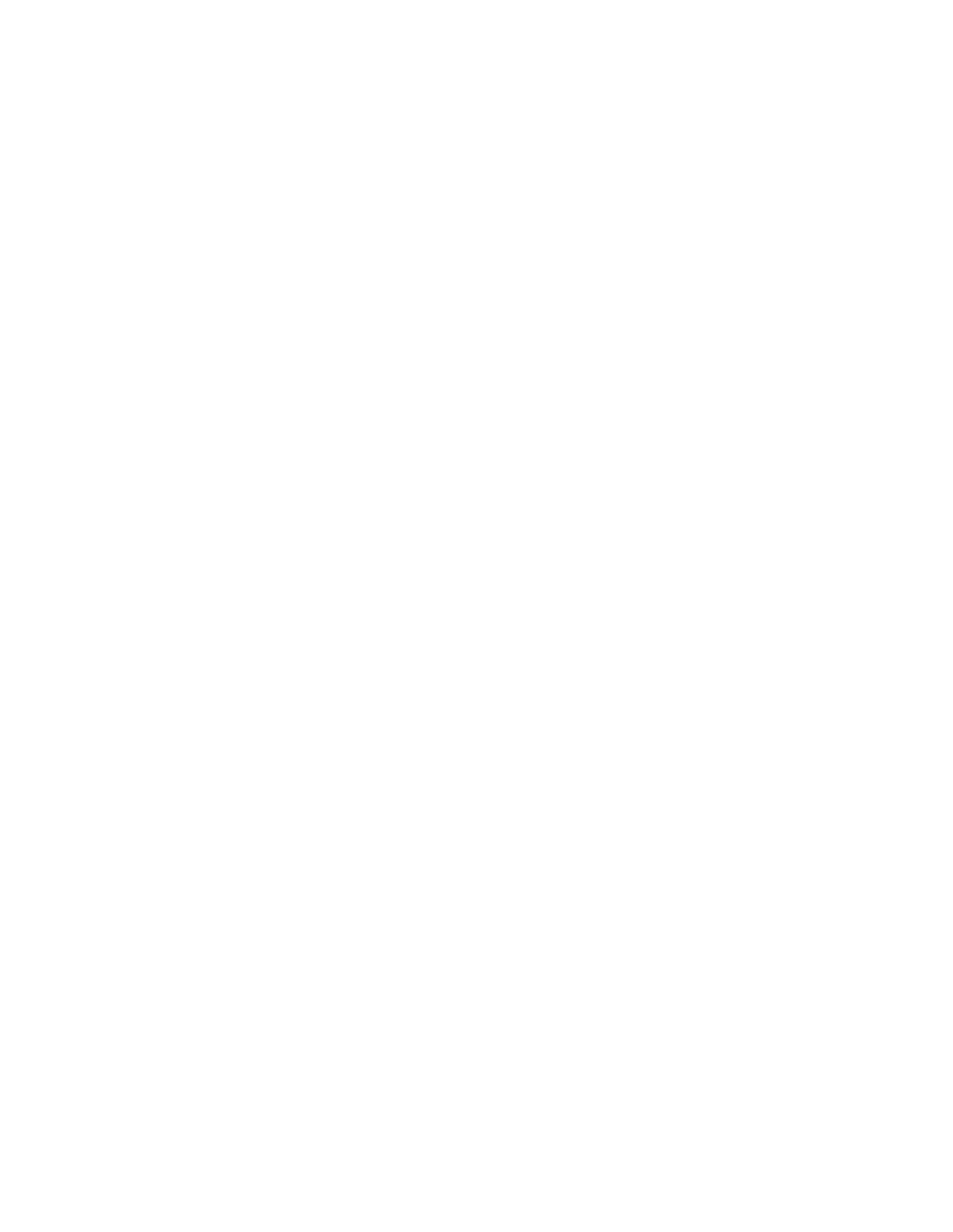# **Miscellaneous Unix power commands**

The following examples introduce some other Unix commands, and show how they could be used to work on a fictional file called file.txt . Remember, you can always learn more about these Unix commands from their respective man pages with the man command. These are not all real world cases, but rather show the diversity of Unix command-line tools:

• View the penultimate 10 lines of a file (using [head](http://en.wikipedia.org/wiki/Head_(Unix)) and [tail](http://en.wikipedia.org/wiki/Tail_(Unix)) commands):

```
tail -n 20 file.txt | head
```
• Show lines of a file that begin with a start codon (ATG) (the  $\land$  matches patterns at the start of a line):

```
grep "^ATG" file.txt
```
Cut out the 3rd column of a tab-delimited text file and sort it to only show unique lines (i.e. remove duplicates):

```
cut -f 3 file.txt | sort -u
```
 $\bullet$  Count how many lines in a file contain the words 'cat' or 'bat' ( $\text{-}c$  option of grep counts lines):

grep -c '[bc]at' file.txt

Turn lower-case text into upper-case (using [tr](http://en.wikipedia.org/wiki/Tr_(Unix)) command to 'transliterate'):

```
cat file.txt | tr 'a-z' 'A-Z'
```
Change all occurences of 'Chr1' to 'Chromosome 1' and write changed output to a new file (using [sed](http://en.wikipedia.org/wiki/Sed) command):

cat file.txt | sed 's/Chr1/Chromosome 1/' > file2.txt